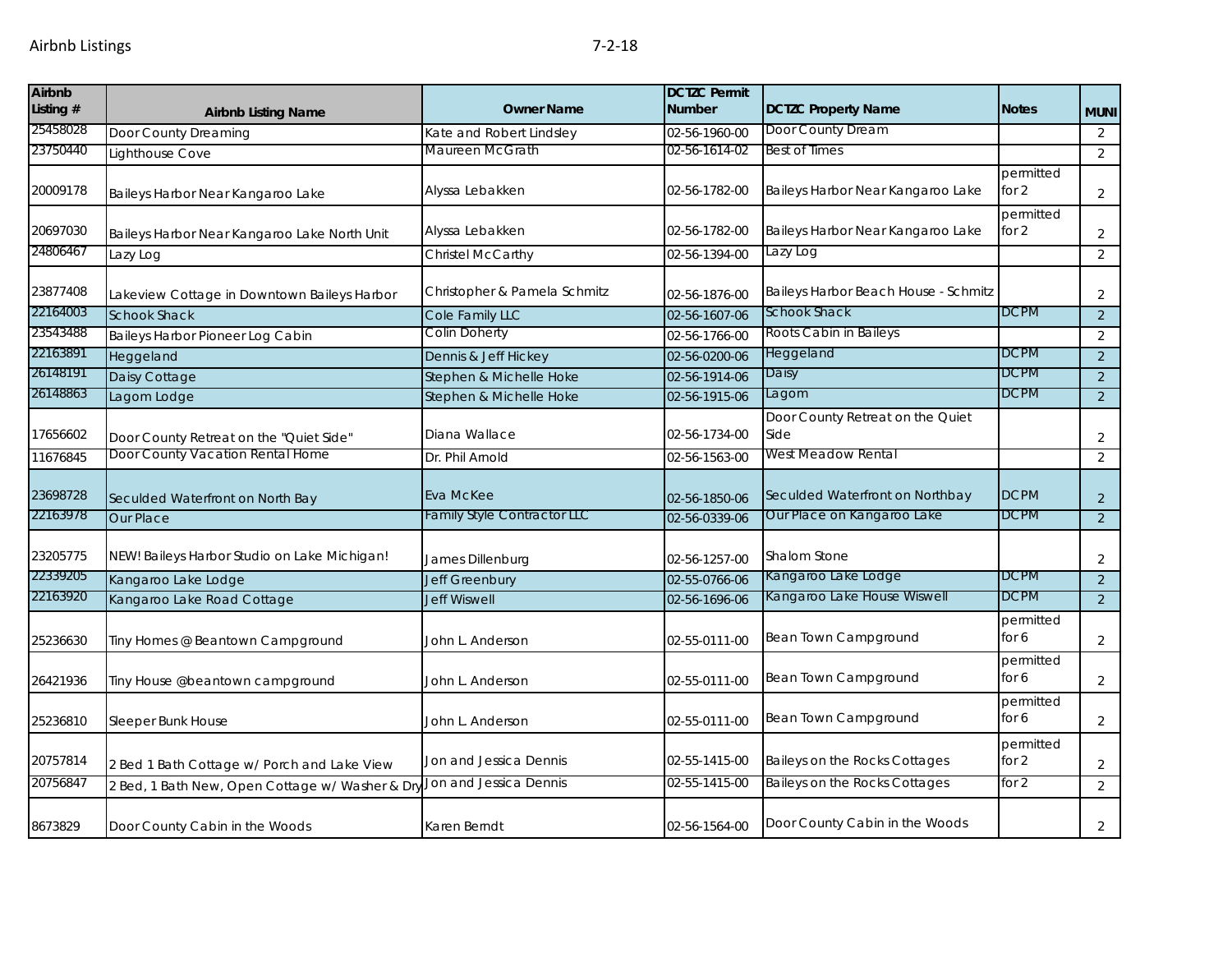|                     |                                                                            |                               |                                | Door County Cabin in the Woods-<br>Tranquil Condo | permitted<br>for 2       |                                  |
|---------------------|----------------------------------------------------------------------------|-------------------------------|--------------------------------|---------------------------------------------------|--------------------------|----------------------------------|
| 8126599<br>22164047 | Tranquil, Sunny 3 Bedroo, / 2.5 Bath Condo<br>Wildwood Beach Home          | Karen Berndt<br>Laura Thometz | 02-56-1564-00<br>02-56-1640-06 | Wildwood Beach Home                               | <b>DCPM</b>              | $\overline{2}$<br>$\overline{2}$ |
| 25349436            | Historic Baileys Harbor home on the wate                                   | Mary Spangler                 | 02-52-0393-00                  | Cedar Beach Inn                                   | <b>DUPL</b>              | 2                                |
|                     |                                                                            |                               |                                |                                                   | permitted                |                                  |
| 22186390            | Baileys Harbor Yellow Home with a View                                     | Matt Horton                   | 02-56-1826-00                  | Baileys Harbor Yellow House                       | for $3$                  | $\overline{2}$                   |
| 24420991            | South Lane Cottage #2                                                      | Matt Horton                   | 02-56-1826-00                  | <b>Baileys Harbor Yellow House</b>                | permitted<br>for $3$     | $\overline{2}$                   |
|                     |                                                                            |                               |                                |                                                   | permitted                |                                  |
| 24420171            | South Lane Cottage #1                                                      | Matt Horton                   | 02-56-1826-00                  | <b>Baileys Harbor Yellow House</b>                | for $3$                  | $\overline{2}$                   |
| 1254037             | Cedar Creek Lodge (sold) Islandview Lake House                             | Michael Servais               | 02-56-1019-00                  | Cedar Creek Lodge                                 |                          | $\overline{2}$                   |
| 22163997            | Rocky Bottom Lodge                                                         | Natalie & Terry McAllister    | 02-56-0885-06                  | Rocky Bottom Lodge                                | <b>DCPM</b>              | 2                                |
| 4709576             | Heart of the Door Homestead                                                | Nicole Henquinet              | 02-56-1455-00                  | Heart of the Door Homestead, LLC                  |                          | $\overline{2}$                   |
| 25126829            | A True Farm House Experience                                               | Paul Gray                     | 02-56-1930-00                  | A True Farm House Experience                      |                          | $\overline{2}$                   |
| 7069697             | Loft • Central • Comfy • Private                                           | Sarah and Brian Bonovich      | 02-56-1644-00                  | Wooded Lane Guest House                           |                          | $\overline{2}$                   |
| 19471677            | Raspberry Fields                                                           | Stewart Dawson                | 02-56-1741-00                  | Dawson Farm - Ahrens Road                         |                          | $\overline{2}$                   |
| 20565326            | Door County Scotland Yard                                                  | Thomas and Michele Bronsky    | 02-56-1794-00                  | Door County Scotland Yard Haven                   | Permitted<br>for 2       | $\overline{2}$                   |
| 20989165            | Door County Scotland Yard Haven-Native Americal Thomas and Michele Bronsky |                               | 02-56-1794-00                  | Door County Scotland Yard Haven                   | Permitted<br>for 2       | $\overline{2}$                   |
| 6785263             | Eclectic Modern Farmhouse in Baileys Harbor                                | Tim Raduenz                   | 02-56-1693-00                  | <b>BHDC</b>                                       |                          | $\overline{2}$                   |
| 22163915            | Kangaroo Lake Retreat                                                      | <b>Will Anderson</b>          | 02-56-1543-06                  | Kangaroo Lake Retreat                             | <b>DCPM</b>              | $\overline{2}$                   |
|                     |                                                                            |                               |                                |                                                   |                          |                                  |
| 3831684             | New-Private-Secluded Home                                                  | Patrick Donley                | 06-56-1521-00                  | Donely - 6058 CTH OO                              |                          | 6                                |
| 22083085            | Woodwalk Retreat                                                           | Andrew and Jillaine Seefeldt  | 08-56-1834-00                  | Woodwalk Retreat                                  |                          | 8                                |
| 21025213            | Comfortable Condo at Beautiful Landmark Resort                             | <b>Brian Wiegland</b>         | 08-53-1688-00                  | Landmark Resort - Door County<br>Getaways-Wiegand | permitted<br>for 4 units | 8                                |
|                     | Check out this Landmark Condo--Clean, Quick                                |                               |                                | Landmark Resort - Door County                     | permitted                |                                  |
| 23518849            | <b>Book</b>                                                                | Brian Wiegland                | 08-53-1688-01                  | Getaways-Wiegand                                  | for 4 units              | 8                                |
| 18287078            | Serene 1 Bed 1 Bath Condo w/ Woods View                                    | <b>Brian Wiegland</b>         | 08-53-1688-00                  | Landmark Resort - Door County<br>Getaways-Wiegand | permitted<br>for 4 units | 8                                |
| 18286289            | Remodeled 1 Bed 1 Bath ADA Condo w/ Wood Vie Brian Wiegland                |                               | 08-53-1688-00                  | Landmark Resort - Door County<br>Getaways-Wiegand | permitted<br>for 4 units | 8                                |
| 15399898            | Relaxing Waterfront Door County Lake House                                 | Brianne & Barry Tegel         | 08-56-1707-00                  | Door County Lake House Tegel                      |                          | 8                                |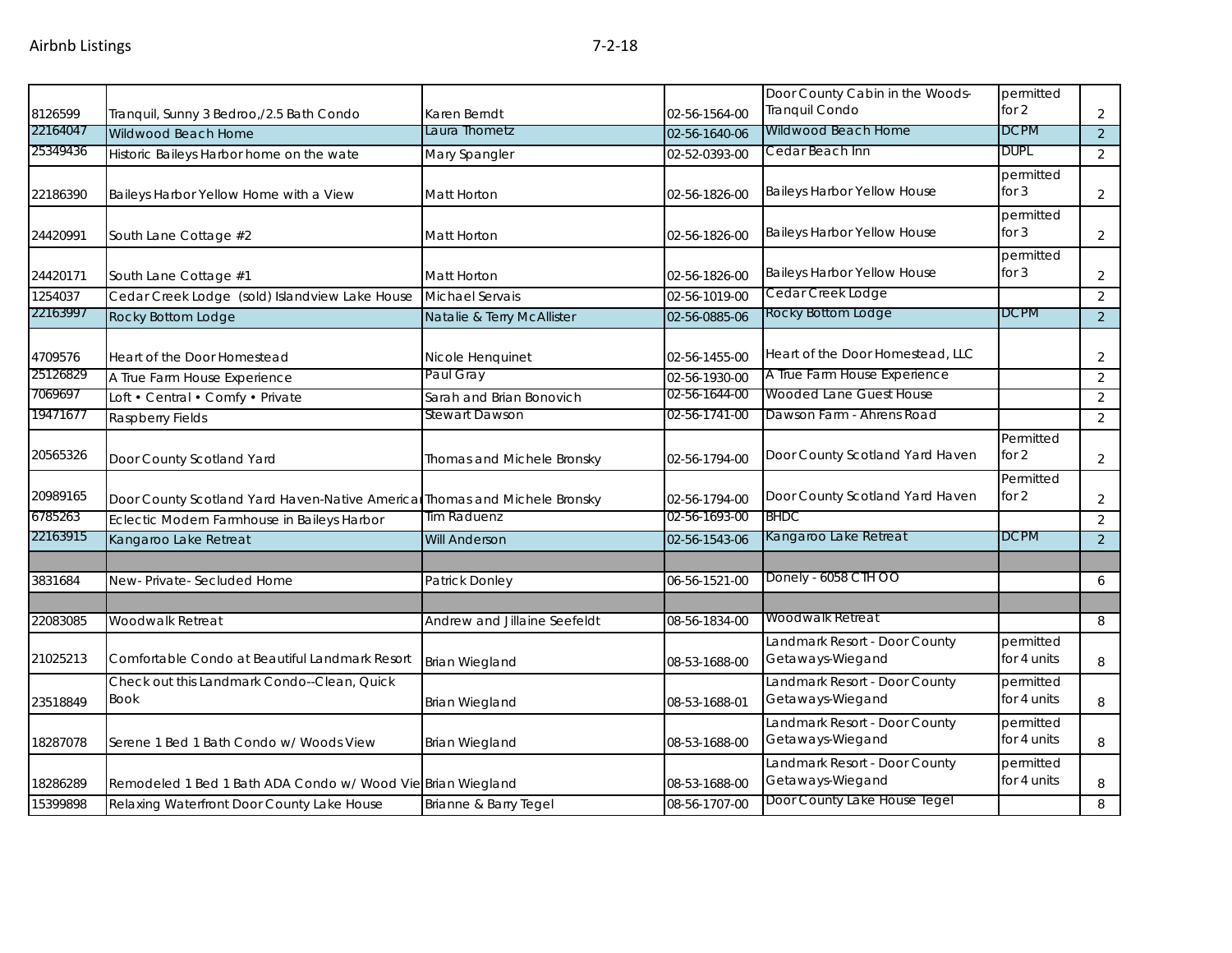| 7340588  | The Cabin at Plum Bottom                                                  | Chad Luberger/ Marlyn & Pamela Moo 08-56-1284-00 |               | The Treehouse at Plum Bottom/The<br>Carriage House at Plum Bottom  | permitted<br>for two units<br>owner is<br>hedging<br>bets with<br>three listings | 8       |
|----------|---------------------------------------------------------------------------|--------------------------------------------------|---------------|--------------------------------------------------------------------|----------------------------------------------------------------------------------|---------|
| 4950769  | The Treehouse at Plum Bottom                                              | Chad Luberger/ Marlyn & Pamela Moo 08-56-1284-00 |               | The Treehouse at Plum Bottom/ The<br>Carriage House at Plum Bottom | permitted<br>for two units<br>owner is<br>hedging<br>bets with<br>three listings | 8       |
| 8163799  | The Cottage at Plum Bottom                                                | Chad Luberger/ Marlyn & Pamela Moo 08-56-1284-00 |               | The Treehouse at Plum Bottom/ The<br>Carriage House at Plum Bottom | permitted<br>for two units<br>owner is<br>hedging<br>bets with<br>three listings | $\, 8$  |
| 16213355 | Newly Renovated Waterview 1 Bedroom 1 bath CoChristopher and Sara Spencer |                                                  | 08-53-1686-00 | Landmark Resort - Units 1225 -1220 -<br>Spencer                    | permitted<br>for 2                                                               | $\, 8$  |
| 16462773 | Relaxing 1 Bedroom 1 Bathroom Condo                                       | Christopher and Sara Spencer                     | 08-53-1686-00 | Landmark Resort - Units 1225 -1220 -<br>Spencer                    | permitted<br>for 2                                                               | 8       |
| 19123032 | O.B.P. Kornerstone Unit                                                   | Claire & Frank Murphy                            | 08-59-1233-00 | Off the Beaten Path                                                | permitted<br>for 4 units                                                         | 8       |
| 19120828 | O.B.P. Wildside Unit                                                      | Claire & Frank Murphy                            | 08-59-1233-00 | Off the Beaten Path                                                | permitted<br>for 4 units                                                         | 8       |
| 19117481 | O.B.P. Baliwick Unit                                                      | Claire & Frank Murphy                            | 08-59-1233-00 | Off the Beaten Path                                                | permitted<br>for 4 units                                                         | 8       |
| 19119678 | O.B.P. Bunk Unit                                                          | Claire & Frank Murphy                            | 08-59-1233-00 | Off the Beaten Path                                                | permitted<br>for 4 units                                                         | $\,8\,$ |
| 24130622 | The Lodge                                                                 | Dale La Violette                                 | 08-55-0133-00 | Cottage Retreat                                                    | permitted<br>for 6                                                               | 8       |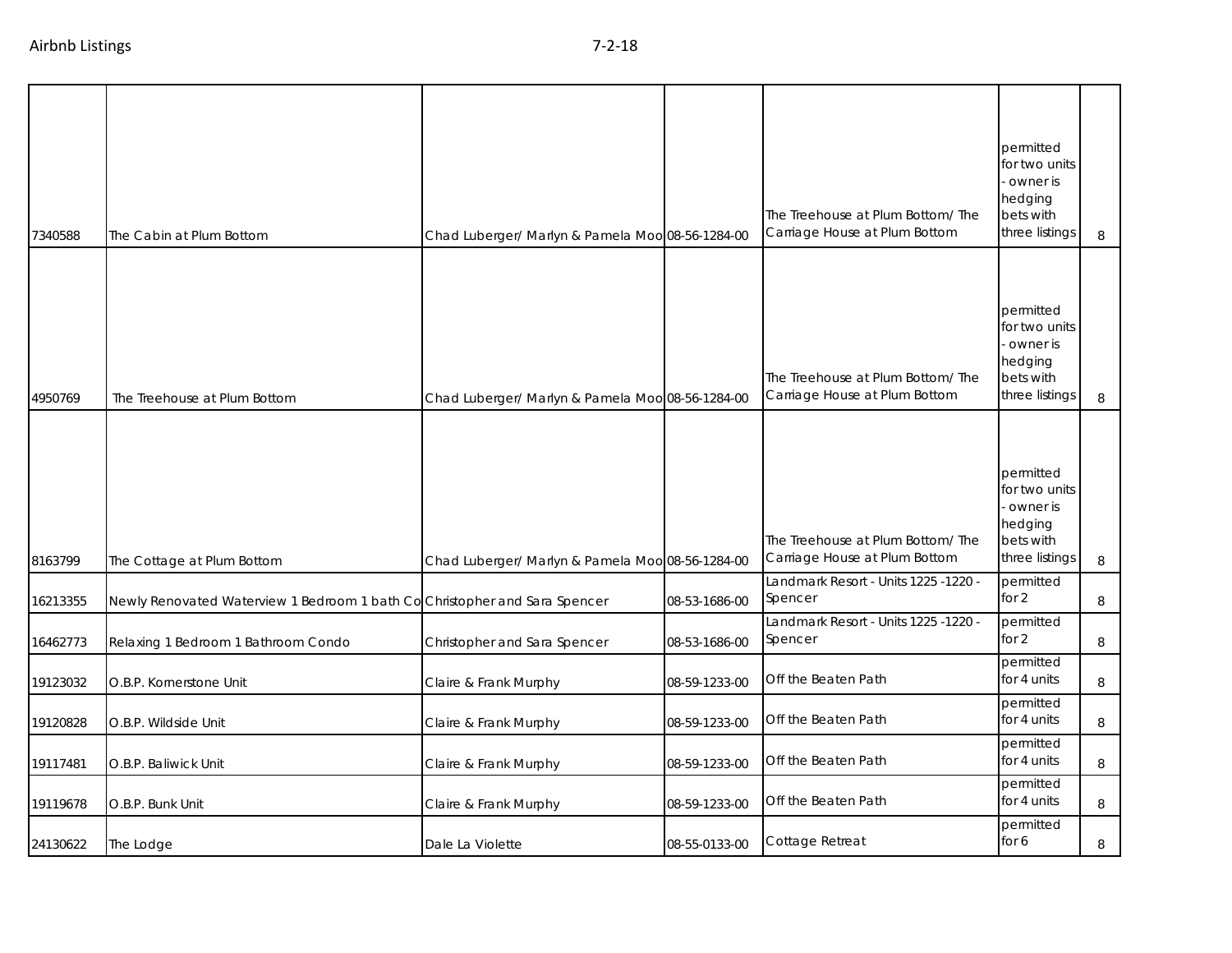| 2216401  | <b>Sunset Sanctuary</b>                                                | Daniel & Wanda Kupsco                              | 08-56-1566-06 | <b>Sunset Sanctuary</b>                                 | <b>DCPM</b>              | 8              |
|----------|------------------------------------------------------------------------|----------------------------------------------------|---------------|---------------------------------------------------------|--------------------------|----------------|
| 23543379 | Clean Cozy Landmark Condo--Book Now                                    | David Buker                                        | 08-53-1848-00 | Landmark Buker                                          |                          | 8              |
| 22339046 | <b>Ohlson Chateau</b>                                                  | David Ohlson - Charles Chilcote                    | 08-56-0729-06 | <b>Ohlson Chateau</b>                                   | <b>DCPM</b>              | $8\phantom{1}$ |
| 16662817 | Cottage on the Bay                                                     | Elizabeth & Mario Bernardi                         | 08-56-0841-00 | Cottage on the Bay - Bernardi                           |                          | 8              |
| 24133770 | <b>Bluff Cottage Sunsets NEW CONSTRUCTION Egg</b><br>Harbor            | Gail Bergman                                       | 08-56-1874-00 | <b>Bluff Cottage</b>                                    | permitted<br>for 4 units | 8              |
| 14613779 | Gorgeous Waterview 2 Bedroom 1 Bath Condo!                             | Island Winds LLC - Kristin Van Drisse              | 08-53-1671-00 | Landmark Resort-Unit 307- Island<br>Winds LLC           |                          | 8              |
| 22011733 | Big discount on Landmark Resort rates on 1BR<br>condo                  | Jewelette Neary                                    | 08-53-1817-00 | Landmark Resort- Neary                                  | permitted<br>for $2$     | 8              |
| 21595419 | Big discount off Landmark Rates on beautiful<br>condo                  | Jewelette Neary                                    | 08-53-1817-00 | Landmark Resort- Neary                                  | permitted<br>for $2$     | 8              |
| 1595111  | <b>Beautiful Waterview Condo</b>                                       | Kathlyn Geracie                                    | 08-53-1689-00 | Landmark Resort- Beautiful Water<br>View Condo          |                          | 8              |
| 20123459 | NEW! 2BR Egg Harbor House on 2 Acres!                                  | Kerri Zergoski                                     | 08-56-1768-00 | Lodge 42                                                |                          | 8              |
| 3238045  | Quaint Door County Haven                                               | Mark Lorenzo                                       | 08-53-1832-00 | Landmark Resort Lorenzo                                 |                          | 8              |
| 6677520  | Sunset Bluff Getaway in Egg Harbor                                     | Michael & Christina Hauge                          | 08-53-0384-00 | Sunset Bluff Condo - Unit 2- Hauge                      |                          | 8              |
| 7989119  | Breathtaking Water View Condo                                          | Michael and Leigh Dicks                            | 08-53-1554-00 | Landmark Resort - Dicks Rental                          |                          | 8              |
| 24351064 | Nautical Theme 1 Bed 1 Bath Condo w/ Waterview                         | Michael White                                      | 08-53-1834-07 | Landmark Resort White                                   |                          | 8              |
| 16987204 | Relaxing Nostalgic Log Home "Green Apple Lodge" Patricia Culliton      |                                                    | 08-56-1715-00 | Green Apple Lodge                                       |                          | 8              |
| 17748137 | Egg Harbor Cottage on the Waters of Green Bay                          | Patti Jo Hedeen                                    | 08-55-0302-00 | Sunset on Bay Shore                                     |                          | 8              |
| 13606442 | Cozy Farmhouse Studio                                                  | Renee Schwaller and Steve Beaudot                  | 08-56-1649-00 | Farmhouse Studio                                        |                          | 8              |
| 22163874 | Fox Den                                                                | Robert J & Michele M Fox                           | 08-56-0823-06 | Fox Den                                                 | <b>DCPM</b>              | $\,8\,$        |
| 13479701 | Our Piece of the Door                                                  | Roby Onan                                          | 08-53-1652-00 | Landmark Resort - Our Piece of the<br>Door - Onan #3224 |                          | 8              |
| 22164041 | Whitestone at the Water                                                | Sara Steinhardt & Jon Chapman                      | 08-56-1316-06 | Whitestone at the Water                                 | <b>DCPM</b>              | 8              |
| 19190730 | Newly Updated! 2 Bed/1 Ba Family Friendly Resort                       | Scott & Wendy Schultz                              | 08-53-1626-00 | Landmark Resort - Schultz                               | permitted<br>for $2$     | 8              |
| 12896781 | Renovated! 2 Bedroom/1 ba Family Friendly Resort Scott & Wendy Schultz |                                                    | 08-53-1626-00 | Landmark Resort - Schultz                               | permitted<br>for 2       | 8              |
| 16751564 | Leaf House Door County                                                 | Sean and Cami Wright                               | 08-53-1699-00 | Landmark Resort Unit 2317 - Leaf<br>House Door County   |                          | 8              |
| 18324472 | 1 Bed 1 Bath Condo Close to Pool and Amenities                         | Susan & Richard Geils                              | 08-53-1716-00 | Landmark Geils                                          |                          | 8              |
| 25729564 | Pebble Beach House                                                     | Edgar and Nancy Muenzer TRUST - Victo08-56-1962-00 |               | Pebble Beach House                                      |                          | 8              |
| 17527605 | 2 Bed 2 Bath Condo w/ Pool Access                                      | Will Pflum                                         | 08-53-1684-00 | Landmark Resort Pflum                                   |                          | 8              |
|          |                                                                        |                                                    |               |                                                         |                          |                |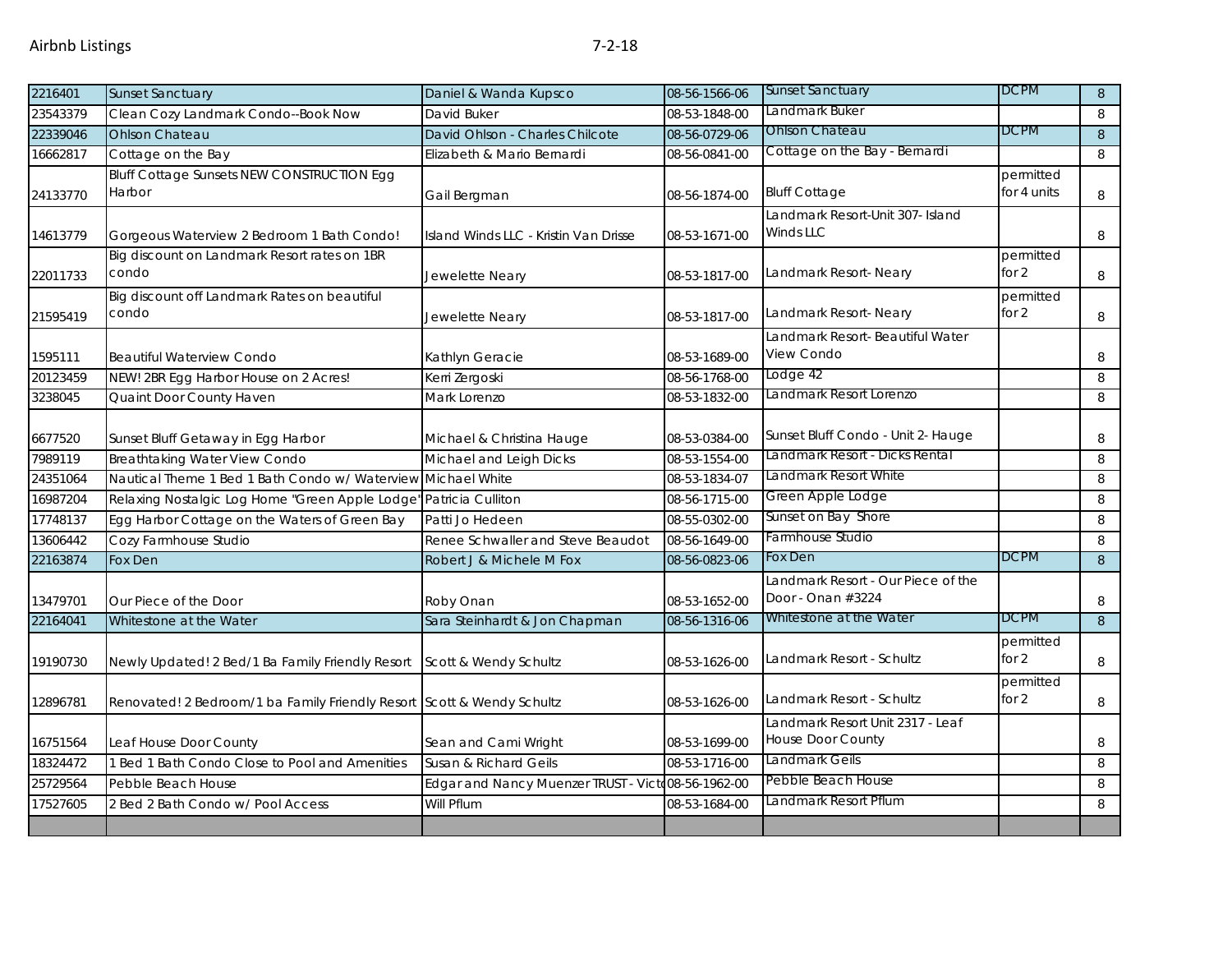| 16911381 | Village Cottage-close to shops, dining, & water                         | A Village Cottage LLC          | 09-55-0735-00 | A Village Cottage LLC                       | permitted<br>for $2$ | 9            |
|----------|-------------------------------------------------------------------------|--------------------------------|---------------|---------------------------------------------|----------------------|--------------|
| 16542621 | Village Cottage - walkable to waterfront and town A Village Cottage LLC |                                | 09-55-0735-00 | A Village Cottage LLC                       | permitted<br>for $2$ | 9            |
| 22164009 | Sounds of the Bay                                                       | <b>Brian Fecteau</b>           | 09-56-1725-06 | Sounds of the Bay                           | <b>DCPM</b>          | 9            |
| 17121280 | Awesome Sunset Condo                                                    | Christine Crowley              | 09-53-0549-00 | Awesome Sunset Condo -<br>Ridgewood Condo 5 |                      | 9            |
| 19113075 | Awesome Sunset Condo TOO                                                | Claire & Frank Murphy          | 09-53-1445-00 | Awesome Sunset Condo TOO                    |                      | 9            |
| 13812976 | Egg Harbor Bluffwood House                                              | Claire & Frank Murphy          | 09-56-1232-00 | <b>Blluffwood House</b>                     |                      | 9            |
| 22280403 | Lighthouse Place                                                        | Frank & Claire Murphy          | 09-56-1830-00 | Lighthouse Place                            |                      | 9            |
| 22163979 | On the Water Escape                                                     | Jan & Craig Bilgen             | 09-55-0817-06 | On the Water Escape                         | DCPM                 | 9            |
| 22846687 | Bay Tree Loft                                                           | <b>Jill Sommers</b>            | 09-56-1839-00 | Bay Tree Loft                               |                      | 9            |
| 23769295 | <b>Church Street House</b>                                              | Kaaren Northrup - SWNKCN LLC   | 09-56-1881-16 | Church Street House                         |                      | 9            |
| 13589290 | Egg Harbor Log Cabin                                                    | Karen Berndt                   | 09-56-1646-00 | Egg Harbor Log Cabin                        |                      | $\mathsf{Q}$ |
| 15922477 | Treehouse Appartment                                                    | Kathy Navis                    | 09-53-1576-00 | <b>Sunset View Apartment</b>                | permitted<br>for 4   | 9            |
| 9602336  | Downstown Sunset View Apartment                                         | Kathy Navis                    | 09-53-1576-00 | <b>Sunset View Apartment</b>                | permitted<br>for $4$ | 9            |
| 20770425 | Green Door Inn Unit #5                                                  | Kathy Navis                    | 09-53-1576-01 | <b>Sunset View Apartment</b>                | permitted<br>for $4$ | 9            |
| 20771252 | Green Door Inn Unit #6                                                  | Kathy Navis                    | 09-53-1576-02 | <b>Sunset View Apartment</b>                | permitted<br>for $4$ | 9            |
| 20975595 | Point Beach House ~ Waterfront, 4 bedrooms                              | Mary Zeller                    | 09-56-1882-00 | Point Beach Home                            |                      | 9            |
| 23697711 | Scenic Home in Egg Harbor                                               | Massoud Maleki                 | 09-56-1086-06 | Scenic Home in Egg Harbor                   | <b>DCPM</b>          | $\mathsf{Q}$ |
| 11512240 | Gorgeous View ~ Walk to Town                                            | Melanie and Richard Parsons    | 09-53-1609-00 | Ridgewood Bluff Condo - Parson              |                      | 9            |
| 22339056 | White Cliff Cottage                                                     | Michael & Dawn McCole          | 09-56-0894-06 | White Cliff Cottage                         | <b>DCPM</b>          | 9            |
| 25305032 | Meadow Ridge of Door County                                             | Nancy Droschlogan              | 09-59-1547-00 | Meadow Ridge Timeshare -<br>Drolshagen      |                      | 9            |
| 17097048 | Meadow Ridge Door County -                                              | Peri Jackson                   | 09-59-1717-00 | Meadow Ridge Timeshare Jackson              |                      | 9            |
| 25688306 | Modern, updated, Door County condo with pool!                           | Michael and Georgina Styke     | 09-53-1959-00 | Anchorage Condo - Style                     |                      |              |
| 22446412 | Egg Harbor Hideaway                                                     | RME Holdings - Robert Esposito | 09-56-1780-00 | Egg Harbor Hideaway                         | permitted<br>for $2$ | 9            |
| 20360386 | Egg Harbor Hideaway                                                     | RME Holdings - Robert Esposito | 09-56-1780-00 | Egg Harbor Hideaway                         | permitted<br>for 2   | 9            |
| 525258   | Quiaint Cozy A-Frame in Door County                                     | Tim & Kristin Mahoney          | 09-56-1308-00 | Quaint Cozy A-Frame                         |                      | 9            |
|          |                                                                         |                                |               |                                             |                      |              |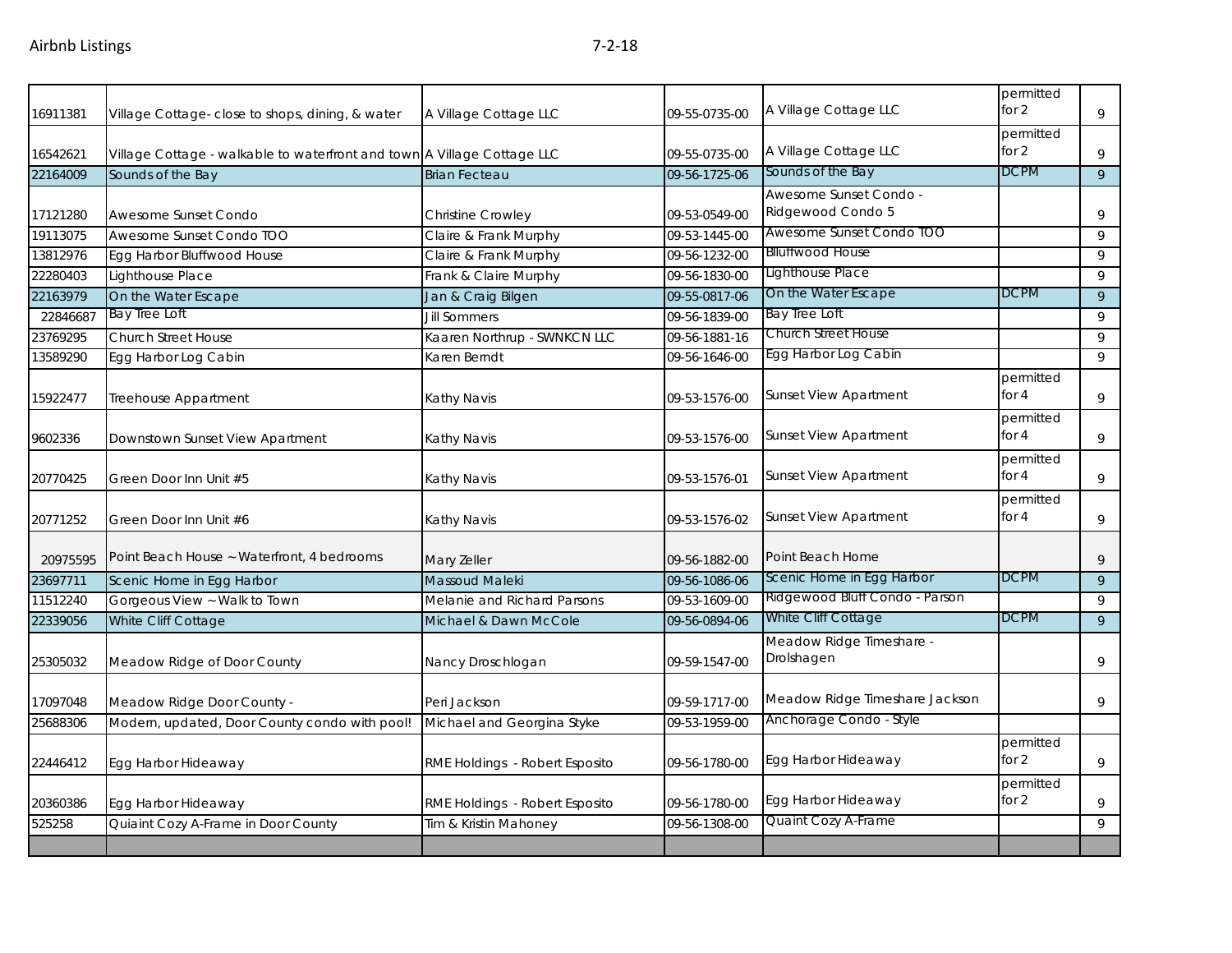|          | Remodeled Ephraim cottage 500' from the water!                  |                                  |               | Ephraim Cottage - 3039 Cedar Street<br>LLC |                      |                 |
|----------|-----------------------------------------------------------------|----------------------------------|---------------|--------------------------------------------|----------------------|-----------------|
| 24993392 |                                                                 | 3039 Cedar Street LLC            | 11-56-1763-02 | Thorpe House, The                          | <b>DCPM</b>          | 11              |
| 22163819 | <b>BD Thorp House</b>                                           | <b>BD Thorp</b>                  | 11-56-0809-06 | <b>Natures Window</b>                      |                      | 11              |
| 24052610 | <b>Natures Window</b>                                           | <b>Bill Anderson</b>             | 11-56-1958-00 | <b>Pine Grove Resort</b>                   |                      | 11              |
| 24734764 | Pine Grove Resort Family Suite                                  |                                  |               | Harbor View Ephraim - Corbett              |                      | 11              |
| 20916442 | NEW! 3BR Ephraim House w/ Harbor Views!                         | Carol S Corbett                  | 11-56-1806-00 | The Beach                                  | <b>DCPM</b>          | 11              |
| 22164019 | The Beach                                                       | Chris & Kirsten Bungener         | 11-56-0954-06 |                                            |                      | 11              |
| 13549163 | <b>Rustic Elegance</b>                                          | Daniel & Laurel Simons           | 11-56-1656-00 | Elegant Home in Ephraim                    |                      | 11              |
| 13769377 | <b>Hollis House</b>                                             | Daniel & Lori Schwefel           | 11-56-1659-00 | <b>Hollis House</b>                        |                      | 11              |
| 22163944 | Kulma Cottages 3                                                | Gregg & Janice Kulma             | 11-55-0279-06 | Kulma Cottages                             | <b>DCPM</b>          | 11              |
| 22163929 | Kulma Cottages 1                                                | Gregg & Janice Kulma             | 11-55-0279-06 | Kulma Cottages                             | <b>DCPM</b>          | 11              |
| 22163935 | Kulma Cottages 2                                                | Gregg & Janice Kulma             | 11-55-0279-06 | Kulma Cottages                             | <b>DCPM</b>          | 11              |
| 22163987 | Park's Edge Lakeshore Home                                      | Jacob and Greta Odders           | 11-56-1818-06 | Parks Edge Lakeshore Beach House           | <b>DCPM</b>          | 11              |
| 24734764 | Pine Grove Family Suite                                         | Prime Sites of Door County LLC   | 11-51-0059-00 | Pine Grove Resort                          |                      | 11              |
| 7746988  | #1 Peninsula Park and Island View                               | James Lindbloom                  | 11-56-1558-00 | Peninsula Park and Island View             | permitted<br>for $2$ | 11              |
| 7833318  | #2 Peninsula Park and Island View                               | James Lindbloom                  | 11-56-1558-00 | Peninsula Park and Island View             | permitted<br>for $2$ | 11              |
| 22163826 | Cedar Barn                                                      | Jennifer & Bjorn Larson          | 11-56-1635-06 | Cedar Barn Rental                          | <b>DCPM</b>          | 11              |
| 22750642 | Bright Modern Guest Room in a Perfect Location                  | Laurel Ciohon                    | 11-56-1853-00 | Ephraim Modern Guesthouse -<br>Ciohon      |                      | 11              |
| 22339193 | Coral Hill Cottage                                              | Leslee and Morrie Goldman        | 11-56-1258-06 | Coral Hill Cottage                         | <b>DCPM</b>          | 11              |
| 22337321 | <b>Hilltop Haven</b>                                            | <b>Nick Hilmer</b>               | 11-56-1336-06 | <b>Hilltop Haven</b>                       | <b>DCPM</b>          | 11              |
| 22163846 | <b>Bayview Cottage</b>                                          | Parks Edge Lakeshore LLC         | 11-55-0411-06 | Parks Edge Cottages                        | <b>DCPM</b>          | 11              |
| 22163964 | Moravia Bluff Nest                                              | Phil & Alison Tatlow             | 11-56-1568-06 | Moravia Bluff Nest                         | <b>DCPM</b>          | 11              |
| 22163982 | Parksedge lakeshore cottage                                     | <b>Rick Wegman</b>               | 11-56-1498-06 | <b>Bayview Cottage</b>                     | <b>DCPM</b>          | 11              |
| 23698434 | Ephraim Boat House                                              | <b>Robert and Nicole Collins</b> | 11-56-1708-06 | Ephraim Boat House                         | <b>DCPM</b>          | $\overline{11}$ |
| 22163862 | Cottage on Townline                                             | <b>Roy Elquist</b>               | 11-56-1069-06 | Townline                                   | <b>DCPM</b>          | 11              |
| 22163884 | <b>Harbor House</b>                                             | <b>Windsor McCutcheon</b>        | 11-56-1724-06 | Harbor House on North Shore                | <b>DCPM</b>          | 11              |
|          |                                                                 |                                  |               |                                            |                      |                 |
| 22163831 | Cottage Row on the Rocks                                        | Apfelbach Family Trust, LLC      | 12-56-1494-06 | Cottage Row on the Rocks                   | <b>DCPM</b>          | 12              |
| 23254660 | NEW! Custom 3BR Home 3 Min from Fish Creek<br>Harbor            | <b>Beth Ciesar</b>               | 12-56-1858-00 | <b>Bluff Barn</b>                          |                      | 12              |
| 22163840 | A Rileys Retreat                                                | Bryan and Tracy Bigari           | 12-56-1482-06 | A Rileys Retreat                           | <b>DCPM</b>          | 12              |
| 24854290 | Newly Furnished Home Close to Everything, 5 Acres Chris Warecki |                                  | 12-56-1887-00 | <b>Highland House</b>                      |                      | 12              |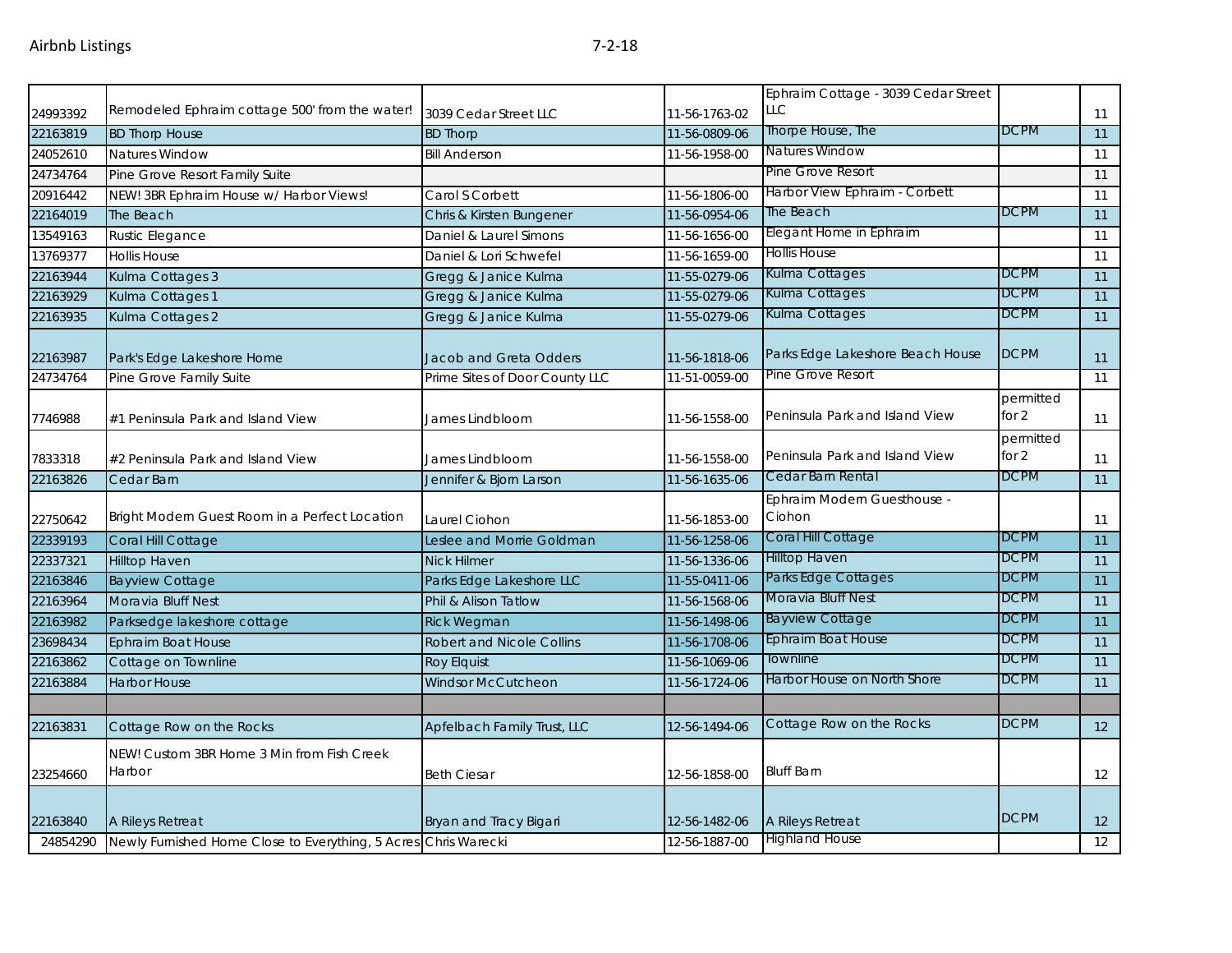|          | NEW! 'Cliff Cottage' Door County Home-Walk to                      |                                                    |               |                                             |                   |    |
|----------|--------------------------------------------------------------------|----------------------------------------------------|---------------|---------------------------------------------|-------------------|----|
| 24376818 | Bay!                                                               | Cottage Row LLC - Karen Ciesar                     | 12-53-1262-00 | Cliff Cottage                               |                   | 12 |
| 22337308 | <b>Across the Pond</b>                                             | Cristina Benson                                    | 12-56-1290-06 | <b>Across the Pond</b>                      | <b>DCPM</b>       | 12 |
| 23583416 | <b>Fish Creek Retreat</b>                                          | Don Rubin                                          | 12-56-0645-00 | <b>Fish Creek Retreat</b>                   |                   | 12 |
| 19030700 | The Retreat on Fish Creek the Lowers                               | <b>Fish Creek Cottages LLC</b>                     | 12-56-1690-06 | Cottages on Fish Creek, The                 |                   | 12 |
| 10015145 | Lawler Guest House                                                 | Greg and Dan Lawler                                | 12-56-1573-00 | Lawler Guest House                          |                   | 12 |
| 13496429 | Cedarwood Vacation Home                                            | Jay and Carla Marr                                 | 12-55-0778-00 | Cedarwood Marr                              |                   | 12 |
| 5123586  | Relax & Refocus at Hesed House                                     | Jerry & Jane Noskowiak                             | 12-56-1446-00 | <b>Hesed House</b>                          |                   | 12 |
| 20308419 | Luxury tri-Level Condo Downtown Fish Creek                         | Jonathan Glapa                                     | 12-53-1791-00 | Luxury Tri-Level Fish Creek - Glapa         |                   | 12 |
| 15634038 | Brookpoint Condo 2 BR, 2 BA                                        | Karen Berndt                                       | 12-53-1681-00 | Brook Point Condo #5- Berndt                |                   | 12 |
| 22163970 | Maple Grove Cottage                                                | Maple Grove Cottage LLC                            | 12-56-1330-06 | Maple Grove Cottage                         | DCPM              | 12 |
| 21125448 | Peaceful getaway in Fish Creek                                     | Mary Gunderson                                     | 12-53-1423-00 | Northhaven Gunderson                        |                   | 12 |
| 5278540  | Irish Hospitality in Fish Creek WI                                 | Megan O'Meara                                      | 12-54-0685-00 | O'Meara's Cottage Loft                      |                   | 12 |
| 1894636  | Cedar Creek Lodge II                                               | Michael Servais                                    | 12-56-1357-00 | Cedar Creek Lodge #2                        |                   | 12 |
| 22163833 | Eagle Harbor View                                                  | Nancy Claypool                                     | 12-56-1570-06 | <b>Lagie Harbor View</b>                    | DCPM              | 12 |
| 24189891 | The Creekside Cottage on Fish Creek                                | Patricia Culliton                                  | 12-53-1890-00 | Creekside Cottage                           |                   | 12 |
| 22163877 | <b>Gibraltar House</b>                                             | Paul & Amy Devine                                  | 12-56-1439-06 | Gibraitar House                             | DCPM              | 12 |
| 12964179 | Fish Creek, WI: Sweet log cabin & meditation paths Robin Bienemann |                                                    | 12-56-1665-00 | Sweet Log Cabin Bienneman                   |                   | 12 |
| 26007168 | Evergreen                                                          | Carol Vande Walle                                  | 12-50-0387-00 | Peninsula Park View                         |                   | 12 |
| 22015884 | Julies Park Café Suite                                             | Sandra Salomon                                     | 12-50-1042-00 | Julies Park Café and Motel                  |                   | 12 |
| 22268447 | Downtown Fish Creek with a View                                    | <b>Stacey Berndt</b>                               | 12-53-1855-00 | Downtown Fish Creek with a View -<br>Berndt |                   | 12 |
| 18941540 | Ellmann House                                                      | Steve Ellmann                                      | 12-56-0369-00 | Ellman House                                |                   | 12 |
| 24854290 | Newly Furnished Home Close to Everything, 5 Acres Chris Warecki    |                                                    | 12-56-1887-00 | <b>Highland House</b>                       |                   | 12 |
| 1649733  | COZY DC HOME RETREAT IN FISH CREEK, WI                             | Steven Pachonphai                                  | 12-56-1692-00 | DC HOME Pachonphai                          |                   | 12 |
| 22339034 | Log Retreat at Fish Creek                                          | <b>William Anderson</b>                            | 12-56-1225-06 | Log Retreat at Fish Creek                   | DCPM              | 12 |
| 23008138 | <b>Fish Creek Country Resort - I Bedroom Suites</b>                |                                                    |               |                                             | <b>Wholesaler</b> | 12 |
| 23233934 | The House on High Rock Creek                                       | Karen L Wagner Trust & Andrew J Lang 12-56-1938-00 |               | House on High Rock Creek                    |                   | 12 |
|          |                                                                    |                                                    |               |                                             |                   |    |
| 26231098 | Forest hideaway Home                                               | Ransom Flanders                                    | 14-56-1961-00 | Forestville Hideaway Home                   |                   | 14 |
|          |                                                                    |                                                    |               |                                             |                   |    |
| 22164036 | Vans Log Home                                                      | Robert & Marilyn Van Lieshout                      | 15-56-0308-06 | Vans Log Home                               | <b>DCPM</b>       | 15 |
| 22163921 | Kangaroo South Shore                                               | Michael K & Mary Lou H Serchen                     | 15-56-1157-06 | Kangaroo South Shore                        | <b>DCPM</b>       | 15 |
| 25830166 | The Cottage At Cave Point w/ Heated Pool                           | Michael and Amanda Warecki                         | 15-56-1948-00 | Cottage at Cave Point                       |                   | 15 |
| 25284585 | Jacksonport Home                                                   | <b>Robert Geitner</b>                              | 15-56-1944-00 | Jacksonport Home Geitner                    |                   | 15 |
| 25625710 | Beechwood Lodge                                                    | Jessica Porter                                     | 15-56-1956-00 | Beechwood Lodge Porter                      |                   | 15 |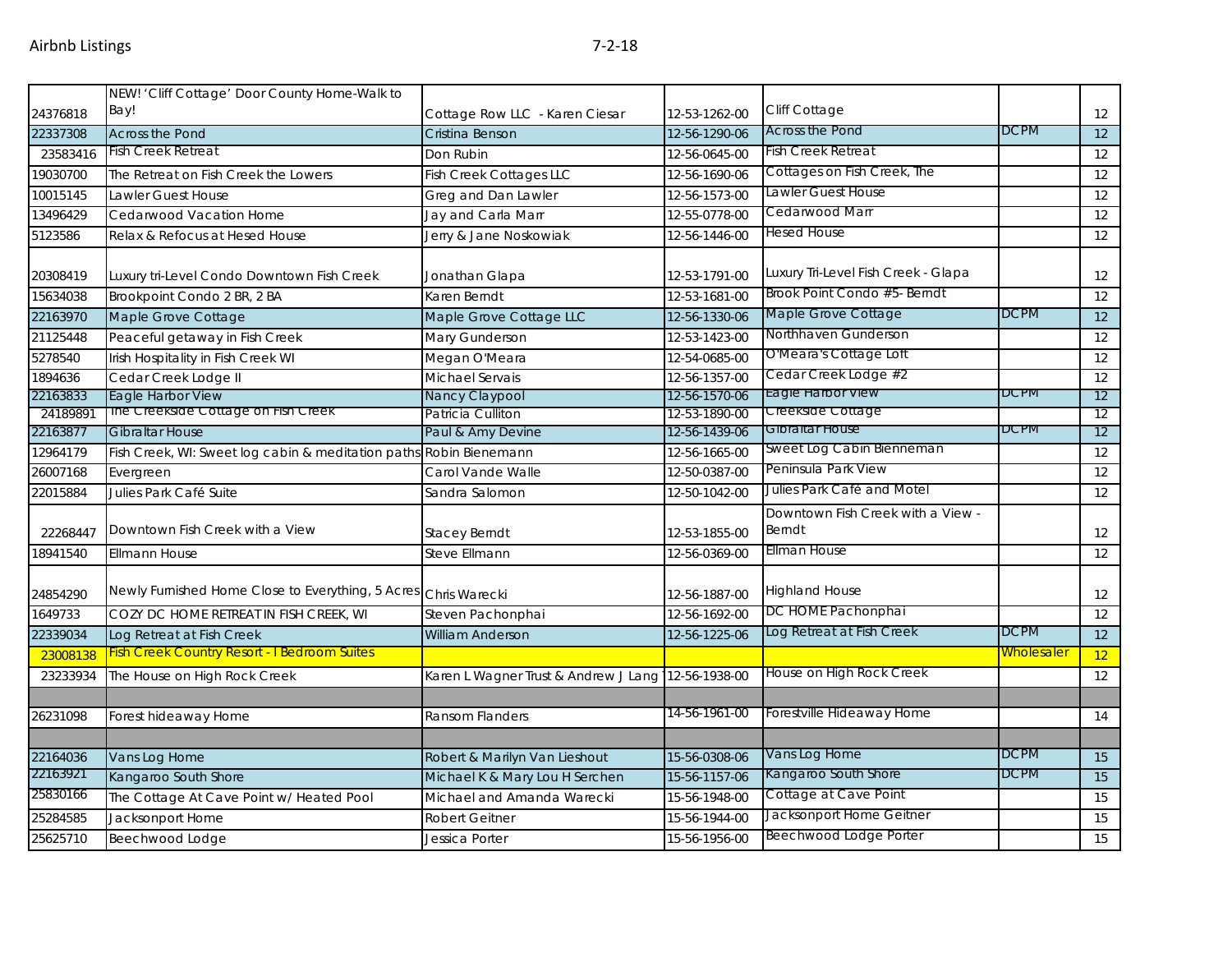| 11659022 | Classic Farm House in Egg Harbor (upper unit)                       | <b>Tim Raduenz</b>                  | 15-56-1601-00 | Raduenz 6551 CTH T                          |                                 | 15 |
|----------|---------------------------------------------------------------------|-------------------------------------|---------------|---------------------------------------------|---------------------------------|----|
| 14400793 | Door County Lakeside Retreat                                        | Janet Slater                        | 15-56-1085-00 | Lakeside Paradise Slater                    |                                 | 15 |
|          |                                                                     |                                     |               |                                             |                                 |    |
| 9953250  | Door County Country Home                                            | Terry Kinney                        | 27-55-0737-00 | Door County Country Home                    |                                 | 27 |
| 25447356 | Nasewaupee Trail Log Home                                           | Terry Kinney                        | 27-56-1841-00 | Nasewaupee Trail Log Home react<br>5/29/18  |                                 | 27 |
| 185416   | Door County Waterfront Cottage                                      | Lane Kendig and Elaine Carmichael   | 27-56-1156-00 | Kendig Snake Island                         |                                 | 27 |
| 22163859 | Cabots point                                                        | <b>Cabot's Point Properties LLC</b> | 27-56-1729-06 | Cabots Point                                | <b>DCPM</b>                     | 27 |
| 25189877 | Quiet Country Shed Surrounded by Nature's Beauty Glen Vander Velden |                                     | 27-56-1912-00 | Shed, The - Vander Velden                   |                                 | 27 |
| 26157331 | English Bluebell Cottage                                            | Reginald Peter Jackson              | 27-56-1955-00 | English Blubell Cottage                     |                                 | 27 |
| 24010019 | Door County Cabin next to working lighthouse                        | Bay Area Property Management LLC    | 27-56-1900-00 | Door County Cabin next to<br>Lighthouse     |                                 | 27 |
| 23881936 | Meredith House                                                      | Steven C Sullivan                   | 27-55-0471-00 | Meredith House                              |                                 | 27 |
| 22983752 | Sunrise Cabin on Island                                             | Claire Miller & Justin Berken       | 27-56-1861-00 | Big Island                                  | permitted<br>for 2              | 27 |
| 22983092 | Sunset Cabin on Island                                              | Claire Miller & Justin Berken       | 27-56-1861-00 | Big Island                                  | permitted<br>for 2              | 27 |
| 20512078 | Sunshine's Bayshore Vacation Cottage                                | Lyle Handeland                      | 27-56-1796-00 | Sunshine's Bayshore Vacation<br>Cottage     |                                 | 27 |
| 14142417 | Waterfront Cottage on Sturgeon Bay                                  | Louise Knutter                      | 27-56-1680-00 | Waterfront Cottage - Knutter                |                                 | 27 |
| 17346242 | Harbor Cottage Retreat                                              | Ray Ambrosius                       | 27-56-1723-00 | Harbor Cottage Retreat                      |                                 | 27 |
|          |                                                                     |                                     |               |                                             |                                 |    |
| 6798124  | The Cabbage, a 1969 A frame                                         | Kimberly Hazen                      | 32-56-1496-00 | Hazen Cabbage                               |                                 | 32 |
| 17656861 | Schwandt Cottage                                                    | Georgina Schwandt                   | 32-55-0177-00 | Schwandt Cottage                            |                                 | 32 |
| 23005364 | <b>Blackberry Acres</b>                                             | Chad Ewald                          | 32-56-1847-00 | <b>Blackberry Acres</b>                     |                                 | 32 |
| 23052847 | Europe Lake Cottage                                                 | Roman and Claudia Apuzzo            | 32-56-1849-00 | Europe Lake Cottage-Apuzzo -501 Europe Lake |                                 | 32 |
| 18686076 | Get Ready to hear Welcome Home                                      | Charlene K Berg                     | 32-56-1756-00 | Welcome Home- 12625 STH 42                  |                                 | 32 |
| 634251   | Door County Lakefront Cottage                                       | Diane Christell                     | 32-56-1250-00 | Door County Lakefront Cottage               |                                 | 32 |
| 9818691  | Charming 1880's Log Cabin                                           | Terry & Kermit Bott                 | 32-55-0770-00 | Doc's Hideaway                              |                                 | 32 |
| 24307299 | Sister Bay Log Home with a View                                     | Van Moreau Properties LLC           | 32-56-1932-00 | Sister Bay Log Home with a view             |                                 | 32 |
| 8346814  | Three Sister Meadow Private Room                                    | Tim and Kathleen Kay                | 32-56-1523-00 | <b>Three Sisters Farm</b>                   | permitted<br>for three<br>units | 32 |
| 8036265  | Three Sisters "Sweet" Retreat                                       | Tim and Kathleen Kay                | 32-56-1523-00 | <b>Three Sisters Farm</b>                   | permitted<br>for three<br>units | 32 |
| 6795558  | Rustic Summer Sleeping House                                        | Tim and Kathleen Kay                | 32-56-1523-00 | <b>Three Sisters Farm</b>                   | permnitted<br>for $3$           | 32 |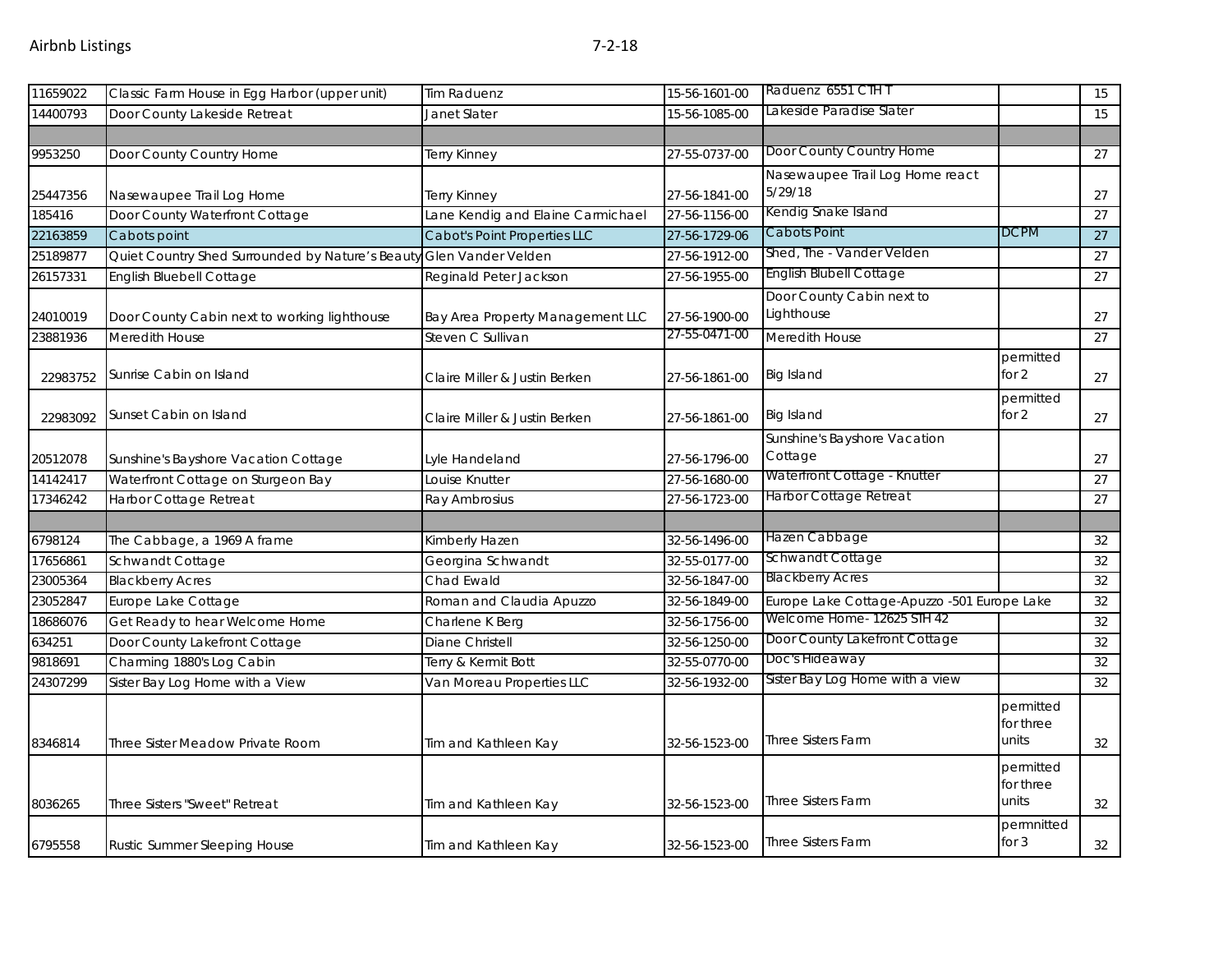| 23682161 | Lakeview Lodge                               | Lee Hildebrand - Lakeview Lodge LLC                  | 32-56-1804-06 | Lakeview Lodge                    | <b>DCPM</b>                 | 32              |
|----------|----------------------------------------------|------------------------------------------------------|---------------|-----------------------------------|-----------------------------|-----------------|
| 22163924 | Krause Cottage                               | Douglas & Ellen Krause                               | 32-56-1466-06 | Krause Cottage                    | <b>DCPM</b>                 | 32 <sup>2</sup> |
| 22163958 | Le Jardin                                    | Marianne Roppuld                                     | 32-56-1705-06 | Le Jardin                         | <b>DCPM</b>                 | $\overline{32}$ |
| 22339050 | Shadow Lawn                                  | <b>John Peterson</b>                                 | 32-56-0190-06 | Shadown Lawn                      | <b>DCPM</b>                 | 32              |
| 22164049 | <b>Windmill Place</b>                        | Michael & Vicki Bowers                               | 32-56-1134-06 | Windmill - 10104 Town Line Dr     | <b>DCPM</b>                 | 32              |
| 22164032 | <b>Tree Brook</b>                            | John Schaumburg/Ann Krueger                          | 32-56-1513-06 | Tree Brook                        | <b>DCPM</b>                 | 32              |
| 22337471 | Cappy Cottage                                | <b>Hakes Family Trust</b>                            | 32-56-1132-06 | Cappy Cottage                     | <b>DCPM</b>                 | 32              |
| 22163913 | Hoffman's Up North                           | Hoffman's Up North LLC - Matthel Hoffm 32-56-1463-06 |               | Hoffman's Up North                | <b>DCPM</b>                 | 32              |
| 22163909 | Hideaway                                     | Gregory Herman                                       | 32-53-0955-06 | Hideaway, The Herman              | <b>DCPM</b>                 | 32              |
| 22163823 | Cedar Dell Chalet                            | <b>Vicky Kalscheur</b>                               | 32-56-1203-06 | Cedar Dell Chalet                 | <b>DCPM</b>                 | 32              |
| 2216387  | <b>Garret Bay Bluff</b>                      | <b>William Berry</b>                                 | 32-56-1641-06 | <b>Garret Bay Bluff</b>           | <b>DCPM</b>                 | 32              |
| 22163998 | Rustic Cottage                               | Sandra Berg                                          | 32-56-1387-06 | Rustic Cottage                    | <b>DCPM</b>                 | $\overline{32}$ |
| 22163990 | Porcupine Shores                             | Brian Bartell - Kim Winburn                          | 32-56-1603-06 | Porcupine Shores                  | <b>DCPM</b>                 | 32              |
| 22163815 | <b>Aunt Sallys</b>                           | William Bell                                         | 32-56-1238-06 | <b>Aunt Sallys</b>                | <b>DCPM</b>                 | 32              |
| 22163856 | <b>Brenner Tower</b>                         | <b>Brenner Tower LLC</b>                             | 32-56-1227-06 | <b>Brenner Tower</b>              | <b>DCPM</b>                 | 32              |
| 22163835 | East Haven                                   | <b>Barnara Moline</b>                                | 32-56-1592-06 | East Haven                        | <b>DCPM</b>                 | 32              |
| 22164029 | The Nest                                     | Paul O'Keefe                                         | 32-56-1514-06 | Nest, The                         | <b>DCPM</b>                 | 32              |
| 22163817 | A Pearl                                      | Jeffrey & Alliscon Ockwood                           | 32-56-1409-06 | A Pearl                           | <b>DCPM</b>                 | 32              |
| 22163849 | <b>Beechers Cabin</b>                        | Susan Szabo & Mark Beecher                           | 32-56-1571-06 | <b>Beechers Cabin</b>             | <b>DCPM</b>                 | $\overline{32}$ |
| 22163853 | <b>Bells' Cottage</b>                        | Matt & Ryan Bell                                     | 32-56-1131-06 | <b>Bells Cottage</b>              | <b>DCPM</b>                 | 32              |
| 22163843 | <b>Arnie's Sanctuary</b>                     | <b>James Arneson</b>                                 | 32-56-1352-06 | <b>Arnie's Sanctuary</b>          | <b>DCPM</b>                 | 32              |
| 22164028 | The Point                                    | <b>Heather Erickson</b>                              | 32-56-1292-06 | Point, The                        | <b>DCPM</b>                 | 32              |
| 23682161 | Lakeview Lodge                               | Lee Hildebrand - Lakeview Lodge LLC                  | 32-56-1804-06 | Lakeview Lodge                    | <b>DCPM</b>                 | 32              |
| 24741359 | Eagle Sands Beach Lodge                      | Matthew P Shumway                                    | 32-56-1870-06 | Vandelay Shore                    | <b>DCPM</b>                 | 32              |
| 24741358 | Sand Bay Beach Cabin                         | Tim & Tanya Wismar                                   | 32-56-1880-06 | Sand Bay Beach Cabin LLC - Wismar | <b>DCPM</b>                 | 32 <sup>°</sup> |
|          | Cozy/Comfy space for you to enjoy! Must love |                                                      |               |                                   |                             |                 |
| 23372410 | dogs!                                        | <b>TWO RAYS LLC</b>                                  | 32-56-1857-00 | Isle View Home - Moss             |                             | 32              |
| 21026430 | Cottage Hideaway                             | Mary Jahnke                                          | 32-55-0710-00 | Cottage Hideaway                  |                             | 32              |
| 20802710 | Garrett Bay Getaway                          | Kenneth Hays & Sally Wheelock                        | 32-56-1802-00 | Garret Bay Getaway                |                             | 32              |
| 19476764 | North Woods Cottage                          | <b>Robert Grant</b>                                  | 32-56-1749-00 | Northwoods Cottage                |                             | 32              |
| 896560   | Terra Cottages Gills Rock 3                  | Deborah "Sophie" Taubert Gehan                       | 32-55-0124-00 | Terra Cottages                    | permitted<br>for five units | 32              |
| 1036370  | <b>Eclectic Style Cottage</b>                | <b>Tim Raduenz</b>                                   | 32-56-0930-00 | <b>EBDC</b> - Raduenz             |                             | 32              |
| 897991   | Terra Cottages Gills Rock, Door Co.          | Deborah "Sophie" Taubert Gehan                       | 32-55-0124-00 | Terra Cottages                    | permitted<br>for five units | 32              |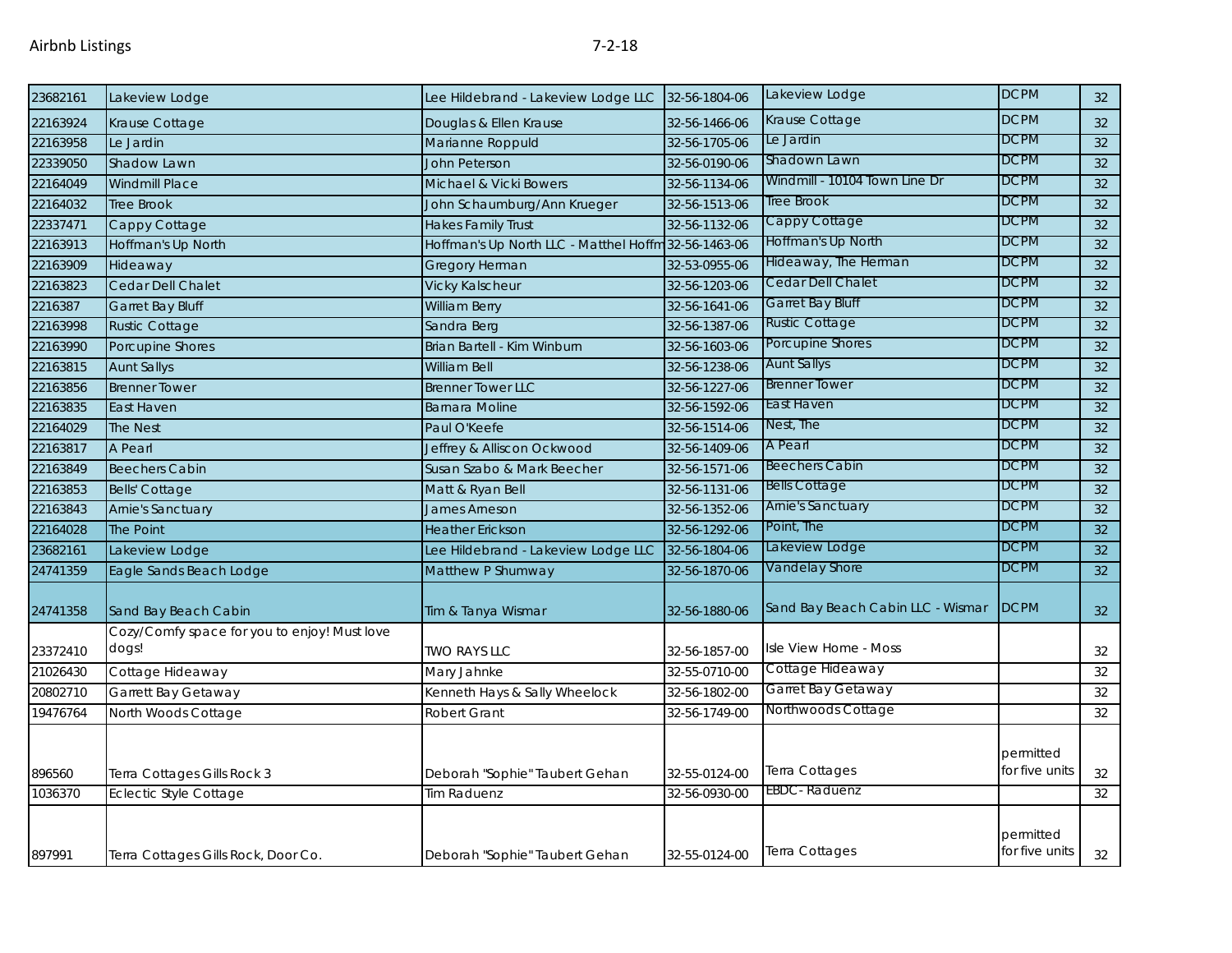|          |                                                     |                                           |               |                                     | permitted                   |    |
|----------|-----------------------------------------------------|-------------------------------------------|---------------|-------------------------------------|-----------------------------|----|
| 2336212  | Terra Cottages #2                                   | Deborah "Sophie" Taubert Gehan            | 32-55-0124-00 | Terra Cottages                      | for five units              | 32 |
|          |                                                     |                                           |               | Architecturally Designed Charmer    |                             |    |
| 7998854  | Sweet Door County Cabin                             | Shelly Sprinkman                          | 32-56-1682-00 | Piller-Gill Rock                    |                             | 32 |
| 6383182  | Nor Dor Escape                                      | Benjamin Piller                           | 32-56-1418-00 |                                     |                             | 32 |
| 1807644  | <b>First Floor with Forest View</b>                 | Loren & Helen Fandrei                     | 32-56-1341-00 | Granpa's House Rental Door Co WI    |                             | 32 |
| 14648663 | Terra Cottages #4                                   | Deborah "Sophie" Taubert Gehan            | 32-55-0124-00 | Terra Cottages                      | permitted<br>for five units | 32 |
| 896385   | Sunny Cottage in Ellson Bay                         | Deborah "Sophie" Taubert Gehan            | 32-55-0124-00 | Terra Cottages                      | permitted<br>for five units | 32 |
| 25949863 | Colorful, Cozy Cottage in a Quiet Town              | <b>Mathias Zehender</b>                   |               |                                     |                             | 32 |
| 26095414 | <b>Serenity Now</b>                                 | <b>Todd and Michelle Cox</b>              | 32-56-1838-00 | Sister Bay Respite                  |                             | 32 |
|          | Charming Bluff Cottage abuts Waterfront &           |                                           |               |                                     |                             |    |
| 23255108 | Orchards                                            | Kathleen Van Gemert                       | 32-56-1908-00 | <b>Bluffside Cottage Van Gemert</b> |                             | 32 |
| 13368133 | Delightful 2 Bdrm B&B                               | Kathleen Schmidt                          | 32-54-1638-00 | Hummingbird B&B                     |                             | 32 |
|          |                                                     |                                           |               |                                     |                             |    |
| 18834495 | Port Cottage at Three's Company                     | Jon Hanson                                | 33-56-0906-00 | Little Harbor Cottages              | permitted<br>for $3$        | 33 |
| 2293900  | Elegant Farmhouse Central Location                  | Jan Mills and Russell Burie               | 33-56-1851-00 | Elegant Farmhouse                   |                             | 33 |
| 18834309 | Starboard Cottage at Three's Company                | Jon Hanson                                | 33-56-0906-00 | Little Harbor Cottages              | permitted<br>for $3$        | 33 |
| 18834422 | Midship at Three's Company                          | Jon Hanson                                | 33-56-906-00  | Little Harbor Cottages              | permitted<br>for $3$        | 33 |
| 3047435  | Cottage on Lake in State Park                       | Barb & Gil Hoffman                        | 33-56-1429-00 | Cottage on Lake                     |                             | 33 |
| 22164006 | Serenity in the Woods                               | Jeffrey and Lana Pray                     | 33-56-1691-06 | Serenity in the Woods               | <b>DCPM</b>                 | 33 |
| 22163960 | Linger Longer                                       | <b>Michael Dix</b>                        | 33-56-1408-06 | Linger Longer                       | <b>DCPM</b>                 | 33 |
| 22163954 | Lakeside Haven                                      | Kathy Richmond                            | 33-56-1240-06 | Lakeside Haven                      | <b>DCPM</b>                 | 33 |
| 22164023 | <b>Green House</b>                                  | A&J Properties, LLC                       | 33-56-1493-06 | <b>Green House</b>                  | <b>DCPM</b>                 | 33 |
| 24393548 | Jorns Harbor Retreat                                | Donna & HarveyJorns Jr                    | 33-56-0333-00 | Jorns Harbor Retreat                |                             | 33 |
| 25551184 | NEW listing! Sand Beach Cottage on Lake<br>Michigan | Greg, Mary, Nick and Jennelle<br>Anderson | 33-56-1942-00 | Sand Beach Cottage - Anderson       |                             | 33 |
| 23546503 | Birmingham's Barn by the Bay                        | Birmingham's of Sturgeon Bay              | 33-55-0163-00 | <b>Birminghams Cottages</b>         |                             | 33 |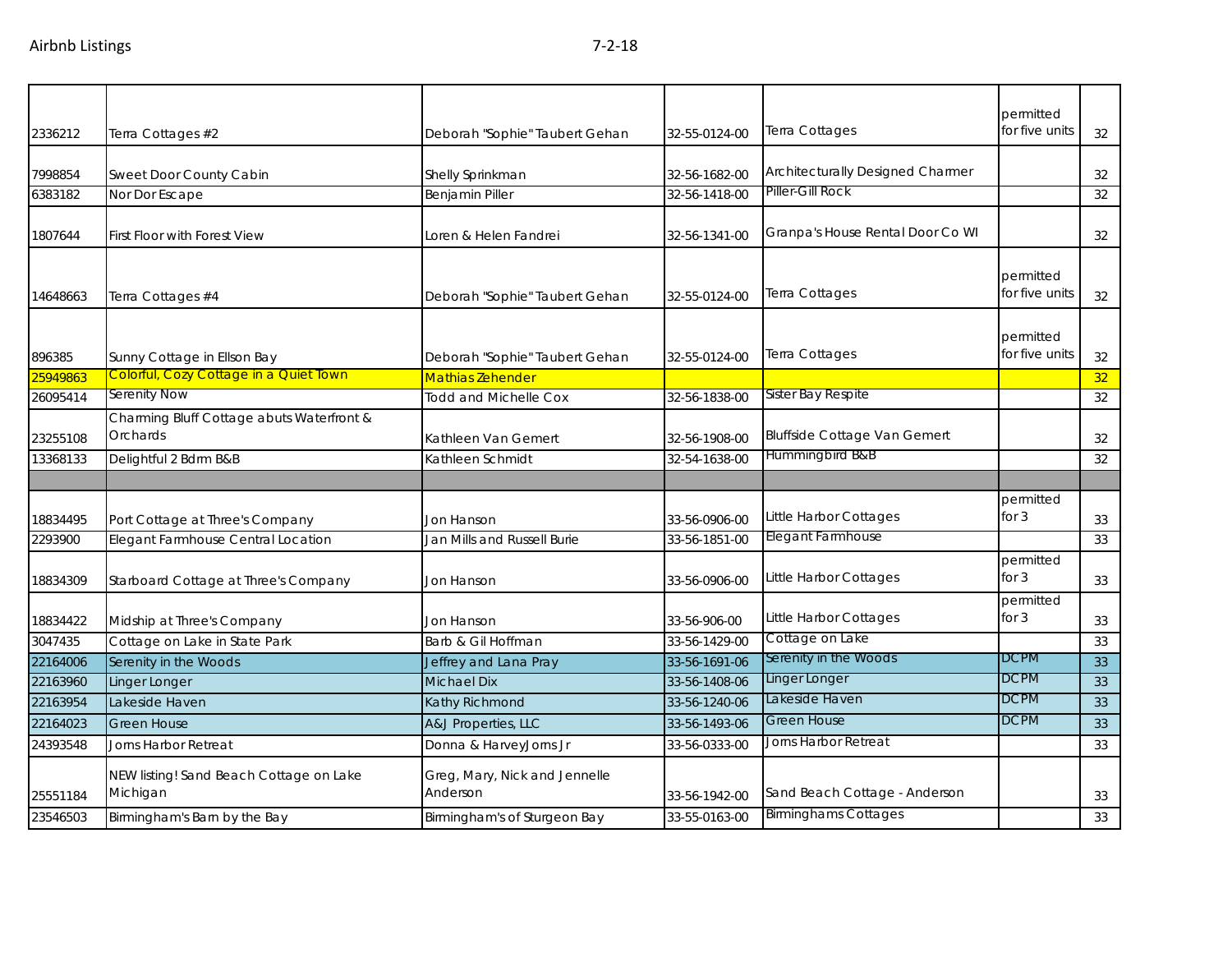| 19767552 | <b>Stunning Door County Sunsets</b>                | <b>Beth Ann Resch</b>                                | 33-56-1792-00  | Stunning Door County Sunsets - Resch |                      | 33 |
|----------|----------------------------------------------------|------------------------------------------------------|----------------|--------------------------------------|----------------------|----|
| 12323917 | Woodsy Retreat on Lake Michigan                    | Joan Shiels                                          | 33-56-1627-00  | Woodsy Retreat on Lake Michigan      |                      | 33 |
| 26537104 | <b>Chanticleer Guest House</b>                     | Chanticleer Guest House, Inc.                        | 33-54-0006-00  | <b>Chanticleer Guest House</b>       | for $12$             | 33 |
| 4860774  | Huge House on Glidden Drive                        | Mary & Ray Spangler                                  | 33-56-0400-00  | Mary's Beach House                   |                      | 33 |
| 13328872 | Door County Dream House                            | Fred Suchy                                           | 33-56-0695-00  | Door County Dream Home               |                      | 33 |
| 23582450 | Door County Beach Retreat                          | <b>Bill Thorton</b>                                  | 33-55-0726-00  | Door County Beach Retreat            |                      | 33 |
| 14511904 | Private country living in a scenic ranch home      | Connie Rockwell                                      | 33-55-0700-00  | Dogg House Cottages                  | permitted<br>for $2$ | 33 |
| 15048452 | Door County Escape!                                | Ann Johnson                                          | 33-56-1660-00  | Clark Lake Cottage - Johnson         |                      | 33 |
| 15645178 | Dogg House Cottage - Door County                   | Connie Rockwell                                      | 33-55-0700-00  | Dogg House Cottages                  | permitted<br>for $2$ | 33 |
| 23352551 | Sister Bay Eclectic Cottage                        | Tim Raduenz                                          | 34-56-1859-00  | SBDC                                 |                      | 34 |
| 20981273 | Sister Bay Cottage                                 | Karen Berndt                                         | 34-56-1788-00  | Sister Bay Cottage                   |                      | 34 |
| 22163906 | <b>Hidden Gem</b>                                  | Julie & Nathan Slovin                                | 34-56-0495-06  | Hidden Gem on Trillium               | <b>DCPM</b>          | 34 |
| 22164033 | <b>Trillium Lane</b>                               | Dennis & Maribeth Dorn                               | 34-56-1702-06  | Trillium Retreat                     | <b>DCPM</b>          | 34 |
| 22163993 | Port New                                           | <b>Andrew Bookmeier</b>                              | 34-56-0075-06  | Port New                             | <b>DCPM</b>          | 34 |
| 22164040 | Wall to Wall Retreat                               | <b>Jack and Teresa Wall</b>                          | 34-56-1335-016 | Wall to Wall Retreat                 | <b>DCPM</b>          | 34 |
| 22339043 | King's Landing                                     | <b>Wiswell Property Group</b>                        | 34-56-1602-06  | Kings Landing                        | <b>DCPM</b>          | 34 |
| 22163827 | Copper Moon                                        | <b>Donald Denny</b>                                  | 34-55-0761-06  | Copper Moon Cottage                  | DCPM                 | 34 |
| 23698884 | Another Thyme                                      | <b>David Peterson</b>                                | 34-56-1805-06  | Anpther Thyme                        | DCPM                 | 34 |
| 25692031 | Salinskys Domicile Cottage                         | Jim Salinsky                                         | 34-56-1757-06  | Salinskys Domicile Cottage           | <b>DCPM</b>          | 34 |
| 24200272 | Cotter Cottage                                     | <b>Brandon Cotter</b>                                | 34-56-1885-00  | Cotter Cottage                       |                      | 34 |
| 12672427 | Beach view waterfront park access!                 | Dawn and Walter Nawrot                               | 34-56-1620-00  | Parkview Drive - Nawrot              |                      | 34 |
| 19227870 | Cute and Cozy Steps from Downtown                  | Audrey and Craig Schmidt                             | 34-56-1769-00  | Cute and Cozy Sister Bay - Schmidt   |                      | 34 |
| 16332969 | Family Friendly Retreat in the Heart of Sister Bay | Pamela Schmitz/ CPS Holdings LLC                     | 34-56-1695-00  | Sister Bay Chalet                    |                      | 34 |
|          |                                                    |                                                      |                |                                      |                      |    |
| 24718344 | Door County Home for your Family Retreats          | Aaron Carmody                                        | 35-56-1928-00  | Sturgeon Bay Countryside Studio      |                      | 35 |
| 26452662 | Sturgeon Bay Countryside Studio                    | Aaron Carmody                                        |                | Sturgeon Bay Countryside Studio      |                      | 35 |
| 25487105 | Sturgeon Bay Waterfront Cottage                    | Justin & Lindsey Bohrer                              | 33-56-1954-00  | Bayshore                             |                      | 35 |
| 16392503 | Lily Pad Cottage                                   | Alisa Landman                                        | 35-56-1808-00  | Lily Pad Cottage                     |                      | 35 |
| 14487990 | Close to Everything in Sturgeon Bay                | Ann Kifer                                            | 35-56-1673-00  | Neenah Street Holdings               |                      | 35 |
| 24733645 | Castaway Cottage                                   | Jonathan & Kathy Salit                               | 35-56-1936-00  | Castaway Cottage                     |                      | 35 |
| 13001169 | Gem Down the Lane                                  | Carrie Rollins/ Estate of Jane Meacham 35-56-1667-00 |                | Gem Down the Lane                    |                      | 35 |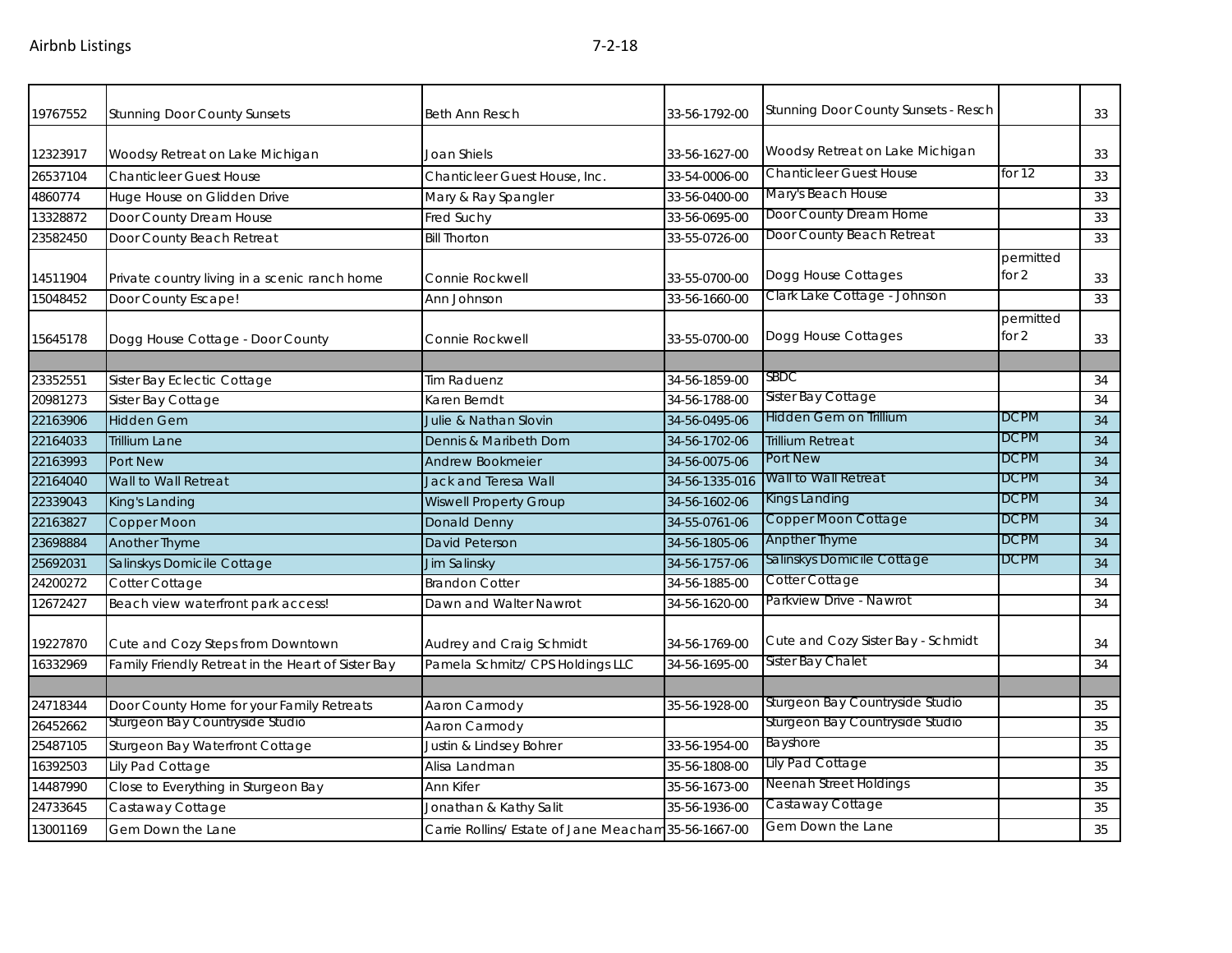| 18683132 | Perfectly Downtown                                    | Carter Holdings LLC         | 35-56-1746-00 | Perfectly Downtown and Delaware Dr for 2 | permitted                                                       | 35 |
|----------|-------------------------------------------------------|-----------------------------|---------------|------------------------------------------|-----------------------------------------------------------------|----|
| 19762075 | Delaware Dream                                        | Carter Holdings LLC         | 35-56-1746-00 | Perfectly Downtown and Delaware Dr for 2 | permitted                                                       | 35 |
| 3280736  | Door County Waterfront Cottage                        | CenterPointe Yacht Services | 35-56-0911-00 | CenterPointe Marina                      | permitted<br>for three<br>units                                 | 35 |
|          |                                                       |                             |               |                                          | permitted                                                       |    |
| 13749828 | Door County Waterfront Cottage                        | CenterPointe Yacht Services | 35-56-0911-00 | CenterPointe Marina                      | for three<br>units                                              | 35 |
| 24629975 | NEW!Waterfront Sturgeon Bay Home w/Deck & Fire<br>Pit | Cheryl Link                 | 35-56-1875-00 | On Bay Thyme                             |                                                                 | 35 |
| 22027336 | Dancing Dragonfly Airbnb                              | David Hayes                 | 35-54-1427-00 |                                          |                                                                 | 35 |
| 25614073 | Pelican Suite, Door County: Waterfront Suite          | John Hermanson              | 35-56-1819-00 | Suite on the Water                       | Peritted for                                                    | 35 |
| 25623966 | Turtle Suite, Door County: Waterfront Suite           | John Hermanson              | 35-56-1819-00 | Suite on the Water                       | Peritted for                                                    | 35 |
| 25621059 | The Nest, Door County: Room in Waterfront Home        | John Hermanson              | 35-56-1819-00 | Suite on the Water                       | Peritted for<br>3                                               | 35 |
| 10732512 | Private BR/BA, FRPLCE, Historic B&B                   | Dennis Statz                | 35-52-0856-00 | White Lace Inn                           | permitted<br>for eighteen<br>six units<br>listed on<br>Airbnb   | 35 |
| 10704789 | Private BR/BA, WHRPL, Historic B&b                    | Dennis Statz                | 35-52-0856-00 | White Lace Inn                           | permitted<br>for eighteen<br>six units<br>listed on<br>Airbnb   | 35 |
| 10569102 | Private BR/BA, FRPLCE, Historic B&B                   | Dennis Statz                | 35-52-0856-00 | White Lace Inn                           | permitted<br>for eighteen<br>- six units<br>listed on<br>Airbnb | 35 |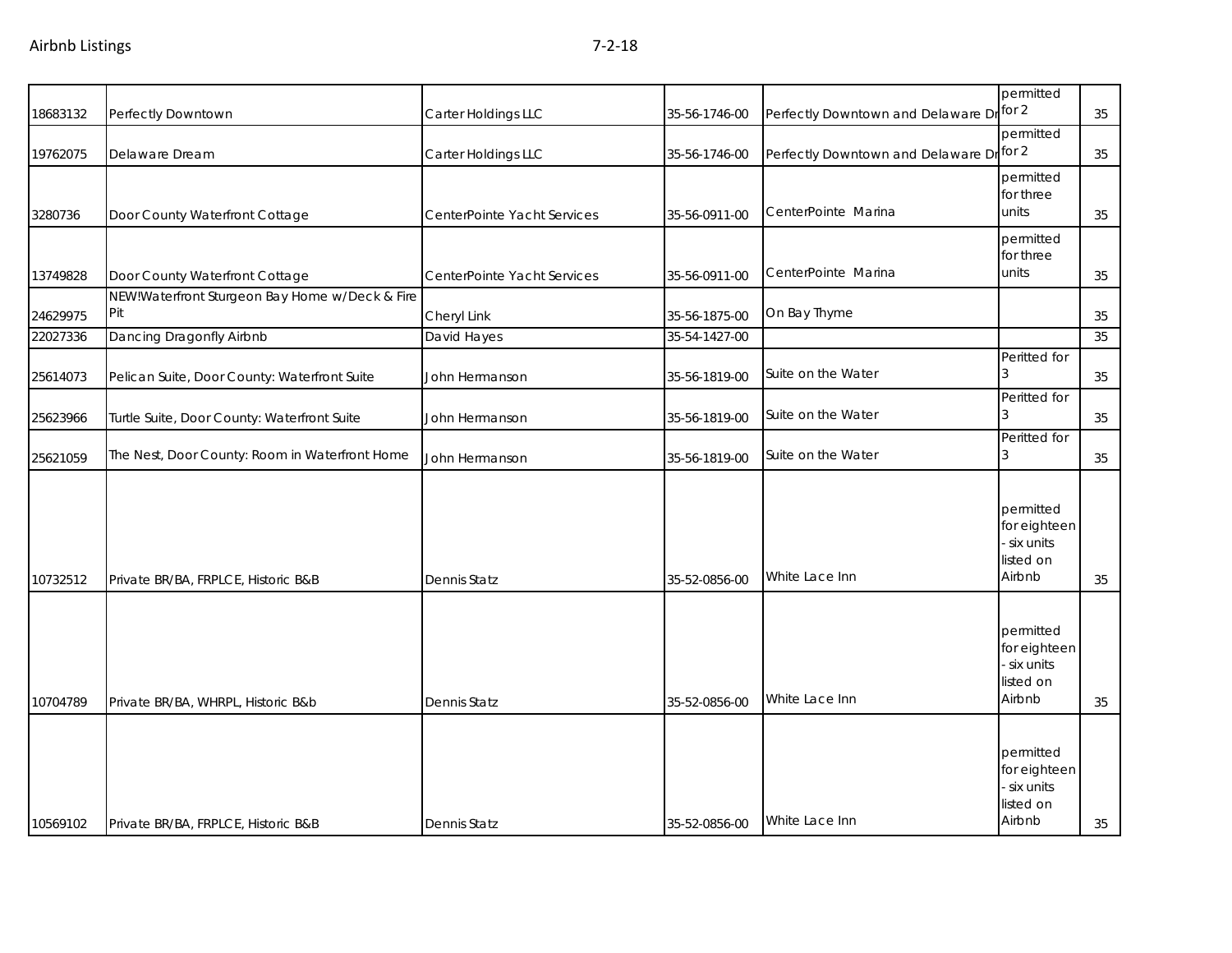| 10731586 | Private BR/BA, FP & WHO, Historic B&B                | Dennis Statz                      | 35-52-0856-00 | White Lace Inn                                        | permitted<br>for eighteen<br>- six units<br>listed on<br>Airbnb | 35 |
|----------|------------------------------------------------------|-----------------------------------|---------------|-------------------------------------------------------|-----------------------------------------------------------------|----|
| 10700860 | Private BR/BA, WhrIpI, Historic B&B                  | Dennis Statz                      | 35-52-0856-00 | White Lace Inn                                        | permitted<br>for eighteen<br>six units<br>listed on<br>Airbnb   | 35 |
| 26270652 | NEW! 'Collectic Farmhouse Suite!' in Sturgeon Bay!   | Aaron Hilpipre                    | 35-56-1939-00 | Hilpipre-228 N 7th Ave - Collectic<br>Farmhouse Suite |                                                                 | 35 |
|          |                                                      |                                   |               | White Lace Inn                                        | permitted<br>for eighteen<br>- six units<br>listed on<br>Airbnb |    |
| 10730935 | Private BR/BA, FP & WHP, Historic B&B                | <b>Dennis Statz</b>               | 35-52-0856-00 |                                                       |                                                                 | 35 |
| 4692800  | the Magnolia Suite                                   | Diane Allen & Mike Perski         | 35-53-1096-00 | The Magnolia                                          |                                                                 | 35 |
| 19179293 | Door County Bayview                                  | Diane Rockwell                    | 35-56-1772-00 | Door County Bayview                                   |                                                                 | 35 |
| 21982114 | Sturgeon Bay Waterfront Cottage                      | Eric Minten                       | 35-56-1767-00 | Door County Waterfront Cottage<br>Minten              |                                                                 | 35 |
| 24261293 | Dock on the Bay Coach Home                           | Fear Investments                  | 35-56-1889-00 | Dock on the Baty                                      |                                                                 | 35 |
| 3518762  | Downtown Sturgeon Bay, Door County                   | Hans Reumschuessel                | 35-56-1437-00 | Downtown Sturgeon Bay                                 |                                                                 | 35 |
| 5974438  | Charisma 34ft Sailboat                               | Helen & Robin Urban               | 35-59-1501-00 | Charisma Sailboat                                     | deact<br>perrmit                                                | 35 |
| 25319787 | R&H Bayshore Estate                                  | Helen & Robin Urban               | 35-56-1957-00 | R & H Bayshore Estate                                 |                                                                 | 35 |
| 24476710 | queen-bed private room at the Holiday Music<br>Motel | Holiday Motel Management LLC      | 35-50-0964-00 | Holiday Music Hotel                                   | permitted<br>for 18                                             | 35 |
| 24498867 | 2 beds in private room at Holiday Music Motel        | Holiday Motel Management LLC      | 35-50-0964-00 | Holiday Music Hotel                                   | permitted<br>for 18                                             | 35 |
| 9271311  | Chalet on the Shore                                  | Jennifer Jorns & Brian Frisque    | 35-56-1663-00 | Chalet by the Shore                                   |                                                                 | 35 |
| 21642288 | Overlooking Third Ave                                | Joe Baw and Rob Paul              | 35-53-1816-00 | Overlooking Third Aveqq                               |                                                                 | 35 |
| 19824536 | Chalet by the Bay                                    | Jonathan Salit                    | 35-56-1807-00 | Chalet by the Bay - Salit                             |                                                                 | 35 |
| 1095333  | A City Cottage in the Heart of Town                  | Kelly Avenson & Elliot Goettelman | 35-56-1651-00 | City Cottage, The                                     |                                                                 | 35 |
| 17380652 | Sawyer View Villa                                    | Ken Glasheen                      | 35-56-1726-00 | Sawyer View Village                                   |                                                                 | 35 |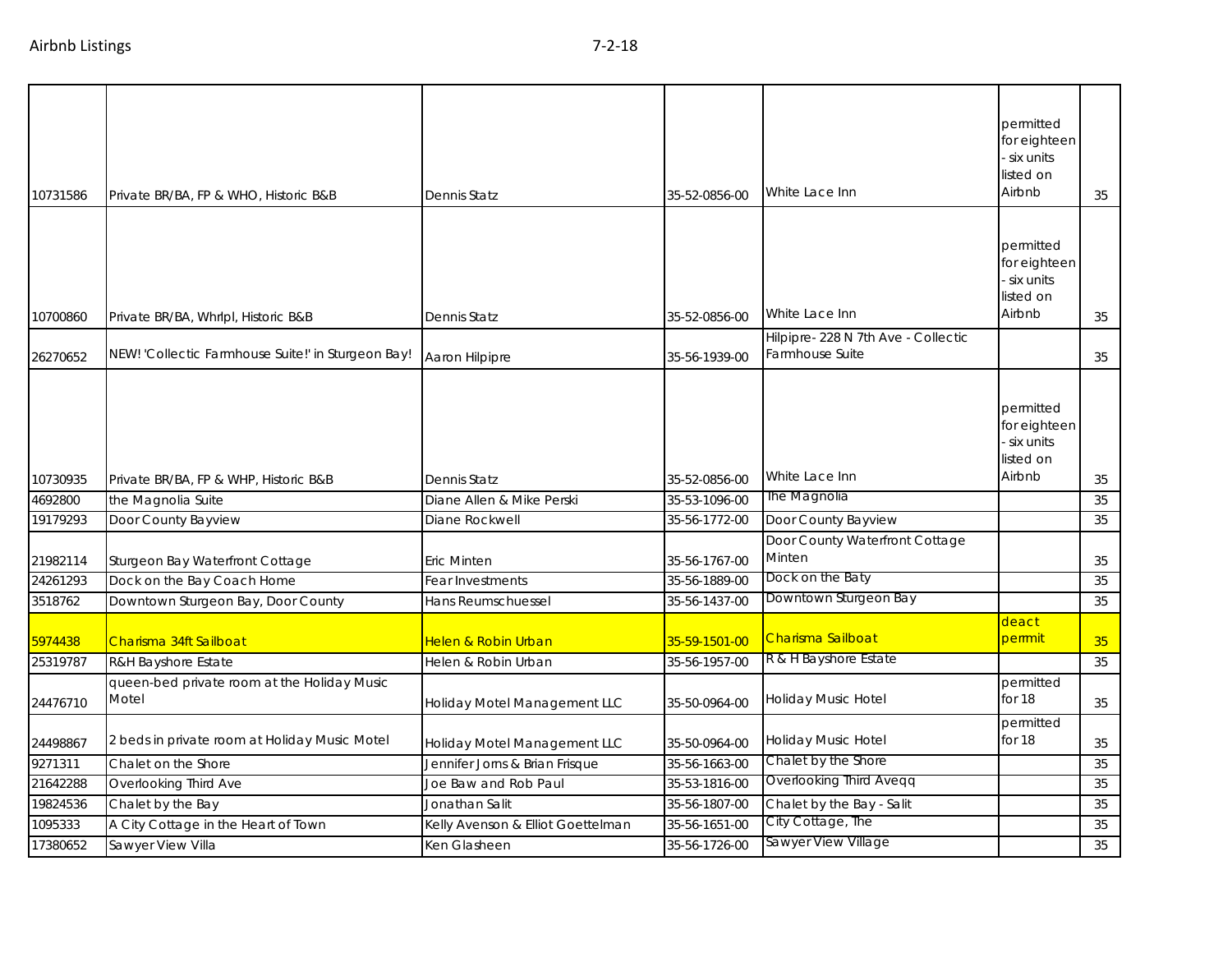| 25578596 | NEW! Sturgeon Bay Home Near Potawatomi State P Tom and Christine Dehnert |                                    | 35-56-1927-00 | Port View Cottage                 |                            | 35 |
|----------|--------------------------------------------------------------------------|------------------------------------|---------------|-----------------------------------|----------------------------|----|
|          |                                                                          |                                    |               |                                   |                            |    |
|          |                                                                          |                                    |               |                                   |                            |    |
|          |                                                                          |                                    |               |                                   |                            |    |
| 156786   | Yellow Cottage                                                           | Megan and Shane Wheeler            | 35-56-1946-00 | Yellow Cottage, Wheeler           |                            | 35 |
|          |                                                                          |                                    |               |                                   |                            |    |
| 23343621 | Veronica Joyce                                                           | Lola DeVillers and Stuart Champeau | 35-56-1877-00 | Veronica Joice                    |                            | 35 |
|          |                                                                          |                                    |               |                                   |                            |    |
| 26203239 | Air Mikey B                                                              | Michael Bleck                      | 35-56-1911-00 | Bleck-316 N Joliet                |                            | 35 |
|          |                                                                          |                                    |               |                                   |                            |    |
| 8129738  | Sturgeon Bay Doll House                                                  | Patrice Sebastian                  | 35-56-1565-00 | Sturgeon Bay Doll House           |                            | 35 |
| 18346670 | Manor on Main                                                            | Paul Larson                        | 35-56-1777-00 | Main Manor - Larson               |                            | 35 |
| 13257277 | Door County Easy Living                                                  | <b>Rich Miller</b>                 | 35-56-1654-00 | Door County Easy Living - Miller  |                            | 35 |
|          |                                                                          |                                    |               |                                   |                            |    |
|          |                                                                          |                                    |               | Arbor and Postcard - RME Holdings | Permitted<br>for two units |    |
| 3324489  | Downtown Sturgeon Bay, Arbor                                             | RME Holdings - Robert Esposito     | 35-53-1452-00 |                                   |                            | 35 |
|          |                                                                          |                                    |               |                                   | Permitted                  |    |
| 3190446  | Downtown Sturgeon Bay - Postcard                                         | RME Holdings - Robert Esposito     | 35-53-1452-00 | Arbor and Postcard - RME Holdings | for two units              | 35 |
|          |                                                                          |                                    |               |                                   | permitted                  |    |
| 19180482 | The Coach House                                                          | Robert & Teresa Esposito           | 35-53-1628-00 |                                   | for $3$                    | 35 |
| 12792862 | Downtown Sturgeon Bay CornerSuite                                        | Robert & Teresa Esposito           | 35-53-1628-00 | Villa and Corner Suite            | permitted<br>for $3$       | 35 |
|          |                                                                          |                                    |               |                                   | permitted                  |    |
| 12793691 | Downtown Sturgeon Bay Villa Suite                                        | Robert & Teresa Esposito           | 35-53-1628-00 | Villa and Corner Suite            | for $3$                    | 35 |
| 18359397 | <b>Barbara's Guest House</b>                                             | Stephen Day                        | 35-56-1727-00 | <b>Barbara's Guest House</b>      |                            | 35 |
| 17586605 | The Diplomat Bed and Breakfast/Chancery suite                            | Tami Dal Santo                     | 35-54-1544-00 | Diplomat Bed and Breakfast        | permitted<br>for six units | 35 |
| 9506189  | Diplomat Bed and Breakfast/Treaty Suite                                  | Tami Dal Santo                     | 35-54-1544-00 | Diplomat Bed and Breakfast        | for six units              | 35 |
| 18655796 | Petite Maison Bleu                                                       | Terry Cummings                     | 35-56-1755-00 | Petite Maison Bleu                |                            | 35 |
|          |                                                                          |                                    |               |                                   | permitted                  |    |
| 24470520 | Fantastic 2 Bedroom Apartment Luxurious and Mod The Bay Lofts IIc        |                                    | 35-53-1899-00 | The Bay Lofts                     | for $2$                    | 35 |
| 24375314 | Modern and Luxurious 1 Bedroom Apartment<br>Downtown                     | The Bay Lofts IIc                  | 35-53-1899-00 | The Bay Lofts                     | permitted<br>for $2$       | 35 |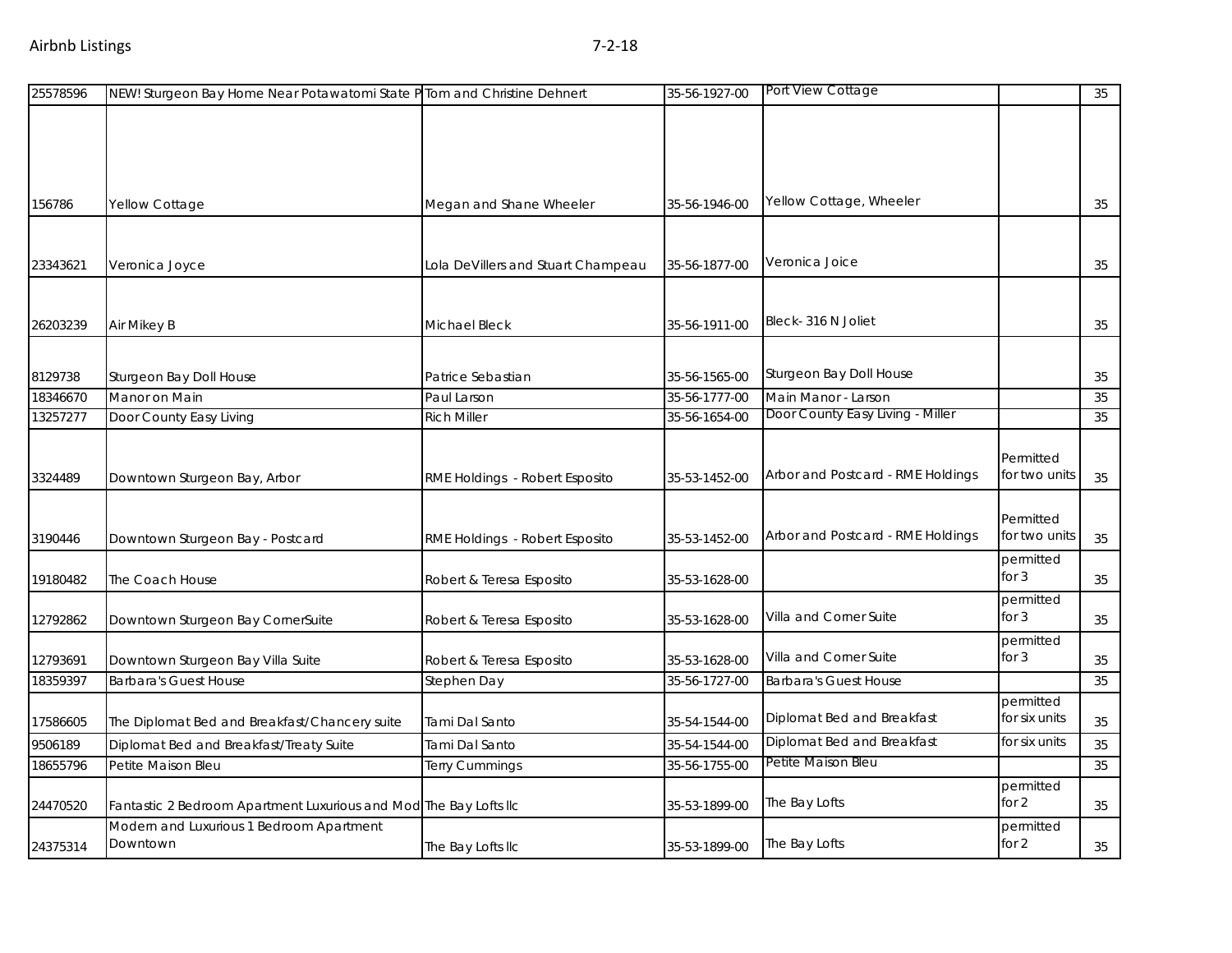|          |                                                                  | The Yacht Harbor, LLC & Sturgeon Bay                |               |                                             | permitted            |    |
|----------|------------------------------------------------------------------|-----------------------------------------------------|---------------|---------------------------------------------|----------------------|----|
| 24076184 | Bay Breeze - the Floating Cottage                                | Marinas.com                                         | 35-59-1676-02 | Door County Houseboat Rentals, LLC          | for 4                | 35 |
| 24077834 | Pier Relaxn' - the Floating Cottage                              | The Yacht Harbor, LLC & Sturgeon Bay<br>Marinas.com | 35-59-1676-01 | Door County Houseboat Rentals, LLC          | permitted<br>for 4   | 35 |
| 18035205 | The Mary I                                                       | The Yacht Harbor, LLC & Sturgeon Bay<br>Marinas.com | 35-59-1676-00 | Door County Houseboat Rentals, LLC          | permitted<br>for 4   | 35 |
| 18913824 | Desiree the houseboat                                            | The Yacht Harbor, LLC & Sturgeon Bay<br>Marinas.com | 35-59-1676-00 | Door County Houseboat Rentals, LLC          | permitted<br>for 4   | 35 |
| 23698225 | Boat House on the Bay                                            | <b>William Anderson</b>                             | 35-56-1629-06 | <b>Boat House</b>                           | dcpm                 | 35 |
|          |                                                                  |                                                     |               |                                             |                      |    |
| 5585456  | On the shore of Lake Michigan                                    | Ann Emmerich                                        | 36-56-1487-00 | Emmerich - On the Shore of Lake<br>Michigan |                      | 36 |
| 20123299 | The Clerestory on Lake Michigan                                  | Christopher Mohar                                   | 36-56-1789-00 | The Clerestory on Lake Michigan             |                      | 36 |
| 18073736 | Claybanks   A Woodsy Retreat near Lake Michigan David Goettelman |                                                     | 36-56-1731-00 | Clay Banks Woodsy Retreat                   |                      | 36 |
| 22501817 | WaterFront Townhouse on Sturgeon Bay Channel<br>South Unit       | Joe Fittshur                                        | 36-56-1329-00 | Port Haven Executive Home                   |                      | 36 |
| 9091864  | porthaven North Unit                                             | Joe Fittshur                                        | 36-56-1329-00 | Port Haven Executive Home                   |                      | 36 |
| 13904531 | extra port haven listing                                         | <b>Joe Fittshur</b>                                 |               |                                             | dup                  |    |
| 6253565  | Lake Lane Cottages in Door County 31                             | Rob Vogel                                           | 36-56-0869-00 | Lake Lane Cottages                          | permitted<br>for $3$ | 36 |
| 11700582 | Lake Lane Cottages Camper                                        | Rob Vogel                                           | 36-56-0869-00 | Lake Lane Cottages                          | permitted<br>for $3$ | 36 |
| 11699220 | Lake Lane Cottage #2                                             | Rob Vogel                                           | 36-56-0869-00 | Lake Lane Cottages                          | permitted<br>for $3$ | 36 |
| 10283729 | <b>Historic Family Farm</b>                                      | <b>Tom Mickelson</b>                                | 36-56-1579-00 | Historic Family Farm                        |                      | 36 |
|          |                                                                  |                                                     |               |                                             |                      |    |
| 24919179 | Luxury Door County Cottage on the Bay                            | Brian Baumann & Kelly Young                         | 39-56-1920-00 | On the Point                                |                      | 39 |
| 19285613 | Beautiful Waterfront Cabin Door County                           | Donn Rozz, Robert Paul                              | 39-53-1374-00 | Rozz Little Cemetery                        |                      | 39 |
| 17300921 | Family Friendly Cabin On The Bay!                                | Goffard                                             | 39-56-1709-00 | Cabin on the Bay - Goffard                  |                      | 39 |
| 18833980 | Sunset Cliff Cottage                                             | Jon Hansen                                          | 39-56-0860-00 | Sunset Cliff Cottage                        |                      | 39 |
| 1327057  | 3 Bedroom Cottage with a Water View                              | Mark and Jill Schwarzbauer                          | 39-56-1320-00 | La Bella Casa Di Mattoni                    |                      | 39 |
| 15057147 | Door County Shore Front 2 Bdrm Cabin on 1.2 Acres Pat O'Donnell  |                                                     | 39-56-1398-00 | Cabin Sun Over Beach                        |                      | 39 |
| 26441383 | Cottage nestled on Little Sturgeon.                              |                                                     |               |                                             |                      |    |
| 21410626 | Hidden Treasure - Apartment   Door County                        | Roxanne and Brian Ahlswede                          | 39-56-1809-00 | Hidden Treasure House and Appt              | permitted<br>for $2$ | 39 |
| 20622494 | Hidden Treasure House   Door County                              | Roxanne and Brian Ahlswede                          | 39-56-1809-00 | Hidden Treasure House and Appt              | permitted<br>for $2$ | 39 |
|          |                                                                  |                                                     |               |                                             |                      |    |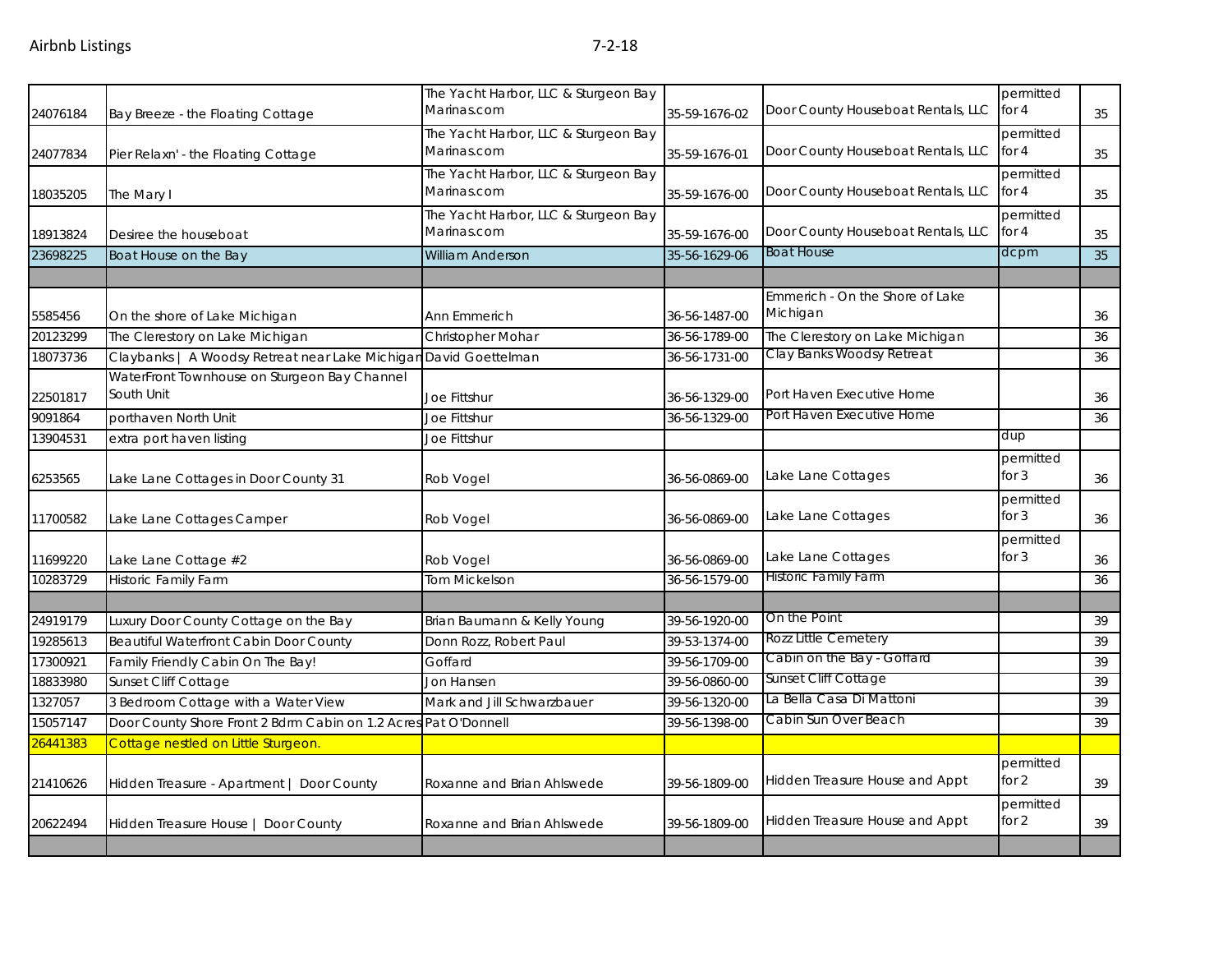| 19594834 | Waterfront Door County Cottage                               | Lisa Soukup                                    | 42-56-1774-00 | Waterftont Cottage - Soukup                  |                       | 42 |
|----------|--------------------------------------------------------------|------------------------------------------------|---------------|----------------------------------------------|-----------------------|----|
| 14266444 | Door County Waterfront Cottage                               | Bur Wholesale Company - John Bur               | 42-56-1666-00 | Waterfront Cottage - BUR                     |                       | 42 |
|          |                                                              |                                                |               |                                              |                       |    |
| 25616352 | Island View Cottage on Washington Island                     | Edward & Peri Ann Wasie                        | 46-56-1909-00 | Island View Cottage - Wasie                  |                       | 46 |
| 11389754 | Charming Near Town Motel Room                                | Andrew Valentincic                             | 46-50-1596-00 | Viking Village                               | permitted<br>for $13$ | 46 |
| 8898775  | Viking Village 2 Bedroom Flat                                | Andrew Valentincic                             | 46-50-1596-00 | Viking Village                               | permitted<br>for $13$ | 46 |
| 14825088 | Charming one bedroom flat at Viking Village                  | <b>Andrew Valentincic</b>                      | 46-50-1596-00 | Viking Village                               | permitted<br>for $13$ | 46 |
| 10907613 | Sunrise A Frame on the lake                                  | <b>Andrew Valentincic</b>                      | 46-50-1596-00 | Viking Village                               | permitted<br>for $13$ | 46 |
| 15351847 | Cozy and charming studio with kitchen.                       | Andrew Valentincic                             | 46-50-1596-00 | <b>Viking Village</b>                        | permitted<br>for $13$ | 46 |
| 24117398 | Washington Island home With history and warmth               | Carol Lemon                                    | 46-56-1917-00 | Washington Island Historical Home -<br>Lemon |                       | 46 |
| 13156138 | Cute Affordable Cabin on Island - Kayaker Cabin              | Dawn Chier                                     | 46-55-0731-00 | Coffee Creek Cabin                           | permitted<br>for $2$  | 46 |
| 13378765 | Coffee Creek Cabins "Biker Cabin" on Wash. Island Dawn Chier |                                                | 46-55-0731-00 | Coffee Creek Cabin                           | permitted<br>for $2$  | 46 |
| 22717916 | Old Orchard Farm                                             | Deb Sheridan                                   | 46-56-1867-00 | Old Orchard Farm                             |                       | 46 |
| 714587   | Quiet Cabin with Deck in Woods                               | Jim Beneda                                     | 46-56-1575-00 | Quiet Cabin in the Woods - Beneda            |                       | 46 |
| 4799617  | Shoreline Log Cottage on Island                              | Kathleen Cascio                                | 46-56-1510-00 | Danish Log Cabin                             |                       | 46 |
| 14443055 | Bay Farm Lake Cottage                                        | Kathleen Young                                 | 46-56-1650-00 | Bay Farm LLC                                 |                       | 46 |
| 22534319 | Initiative's Retreat                                         | LLC INITIATIVE'S RETREAT                       | 46-56-1846-00 | Initiatives Retreat                          |                       | 46 |
| 25811058 | <b>Breezy Beach</b>                                          | Richard Tobey                                  | 46-56-1940-00 | Breezy Beach                                 |                       | 46 |
| 23713057 | Watermark Inn-Washington Island (Suite G)                    | Larry Kilduff                                  | 46-56-0584-00 | Watermark Inn                                |                       | 46 |
| 26269262 | Watermark Inn-Washington Island (Suite B)                    | Larry Kilduff                                  | 46-56-0584-00 | Watermark Inn                                |                       | 46 |
| 25488651 | West Harbor - Sevcik                                         | Jeff and Corinn Sevcik                         | 46-56-1891-00 | West Harbor - Sevcik                         |                       | 46 |
| 25622011 | Folk Tree Farm on Washington Island                          | Casey Dahl & Shawn Murray                      | 46-56-1933-00 | <b>Folk Tree Farm</b>                        |                       | 46 |
| 24807794 | Waterfront Cottage, includes 2 kayaks!                       | Jason & Naomi Burke & Dan<br>Jorgeonson        | 46-56-1937-11 | Detroit Harbor Homestead Cottage             |                       | 46 |
| 25488651 | Washington Island Home in the Woods                          | Jeff and Corinn Sevcik                         | 46-56-1891-00 | West Harbor - Sevcik                         |                       | 46 |
| 20991844 | <b>Menominee River Vacation Home</b>                         | Not Door County Comes up in Door County Search |               |                                              | Outside DC            |    |
| 20439805 | <b>Nuttall Vacation Stays</b>                                | Not Door County Comes up in Door County Search |               |                                              | <b>Outside DC</b>     |    |
| 18506853 | Downtown Menominee House                                     | Not Door County Comes up in Door County Search |               |                                              | <b>Outside DC</b>     |    |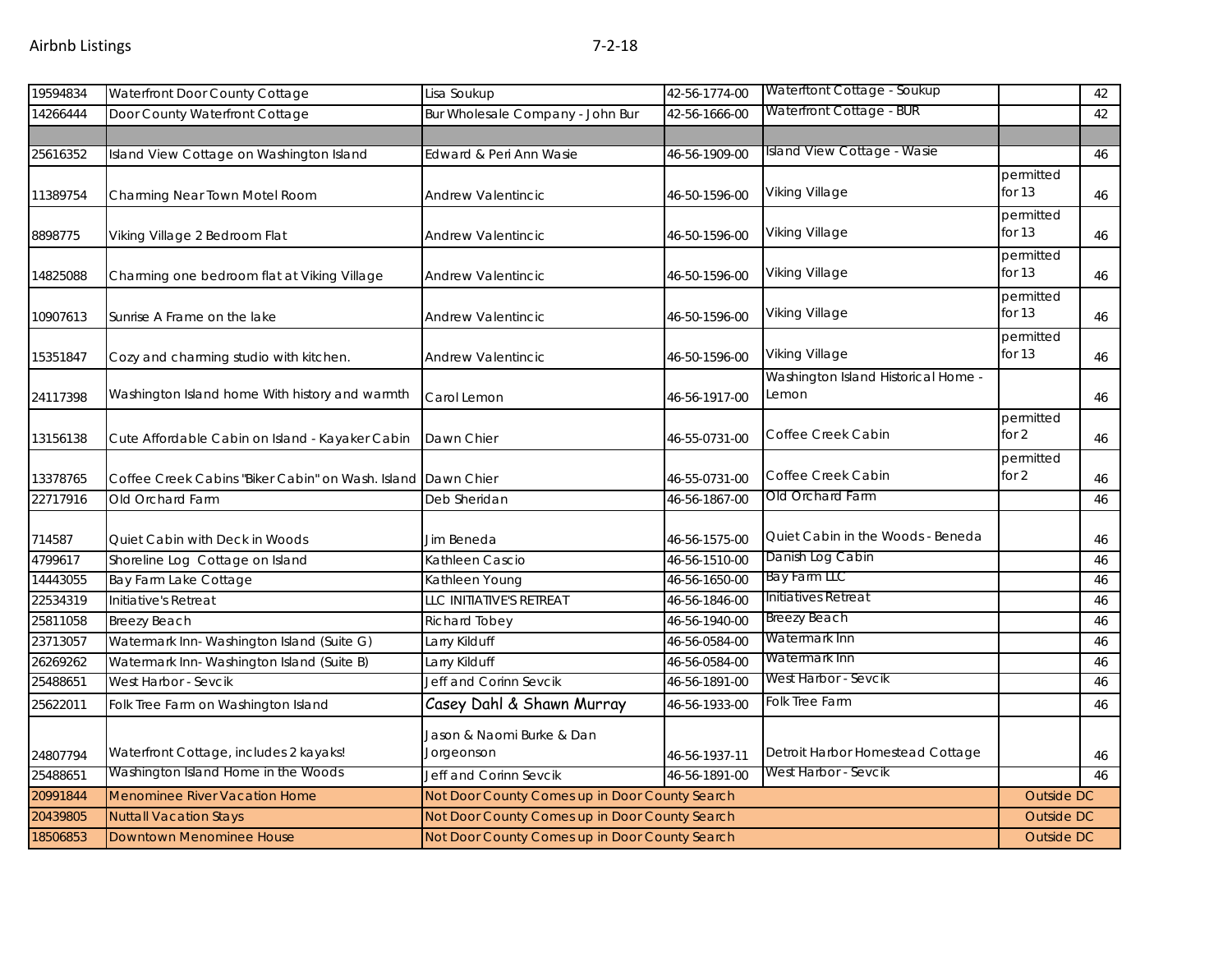| 14266783 | Cottage on Cedar                       | Not Door County Comes up in Door County Search | Outside DC |
|----------|----------------------------------------|------------------------------------------------|------------|
| 19012043 | Home Away From Home Northern Wisconsin | Not Door County Comes up in Door County Search | Outside DC |
| 21816968 | <b>Hogans Place</b>                    | Not Door County Comes up in Door County Search | Outside DC |
| 21549001 | Cozy Lakefront Home                    | Not Door County Comes up in Door County Search | Outside DC |
| 14648642 | <b>Upper Peninsula MI Retreat</b>      | Not Door County Comes up in Door County Search | Outside DC |
| 443694   | Lundgren Tree Farm                     | Not Door County Comes up in Door County Search | Outside DC |
| 20411213 | Paradise View                          | Not Door County Comes up in Door County Search | Outside DC |
| 19176512 | <b>Book Your Summer Getaway Now</b>    | Not Door County Comes up in Door County Search | Outside DC |
| 23237716 | <b>Rest and Ride</b>                   | Not Door County Comes up in Door County Search | Outside DC |
| 26424111 | Waterfront Inn Sail & Stay             | Not Door County Comes up in Door County Search | Outside DC |

| MUNI           |                       | # of Airbnb Properties |     |                                   |  |
|----------------|-----------------------|------------------------|-----|-----------------------------------|--|
| $\overline{2}$ | <b>Baileys Harbor</b> | 40                     |     |                                   |  |
| 4              | <b>Brussels</b>       | 0                      |     |                                   |  |
| 6              | Clay Banks            |                        |     |                                   |  |
| 8              | Town of Egg Harbor    | 42                     |     |                                   |  |
| 9              | Village of Egg Harbor | 25                     |     |                                   |  |
| 11             | Ephraim               | 25                     |     |                                   |  |
| 12             | Gibraltar             | 30                     |     |                                   |  |
| 14             | Town of Forestville   | $\mathbf{1}$           |     |                                   |  |
| 15             | Town of Jacksonport   | $\overline{7}$         |     |                                   |  |
| 27             | Nasewaupee            | 13                     |     |                                   |  |
| 32             | Liberty Grove         | 53                     |     |                                   |  |
| 33             | Sevastopol            | 21                     |     |                                   |  |
| 34             | Sister Bay            | 14                     |     |                                   |  |
| 35             | City of Sturgeon Bay  | 60                     |     |                                   |  |
| 36             | Town of Sturgeon Bay  | 9                      |     |                                   |  |
| 39             | Gardner               | 8                      |     |                                   |  |
| 42             | Union                 | $\overline{2}$         |     |                                   |  |
| $46\,$         | Washinton Island      | 21                     | 372 | TOTAL IN DC                       |  |
|                | NOT IN DOOR COUNTY    | 13                     |     |                                   |  |
|                |                       |                        | 385 | <b>Total Door County Listings</b> |  |

|          | Not active                      |                    |               |                                          |                   |                 |  |  |
|----------|---------------------------------|--------------------|---------------|------------------------------------------|-------------------|-----------------|--|--|
|          | 23709001 Get Away at Fish Creek |                    |               |                                          | <b>Mholesaler</b> | 12 <sub>1</sub> |  |  |
| 19548982 | Tolan's Cottage                 | <b>Sally Tolan</b> | 36-56-0816-13 | Tolans Cottage                           |                   | 36              |  |  |
| 23915694 | <b>Boat Bungalow</b>            | <b>Sam Parent</b>  |               | 35-59-1907-00 Gypsy Soul - Boat bungalow |                   | 35              |  |  |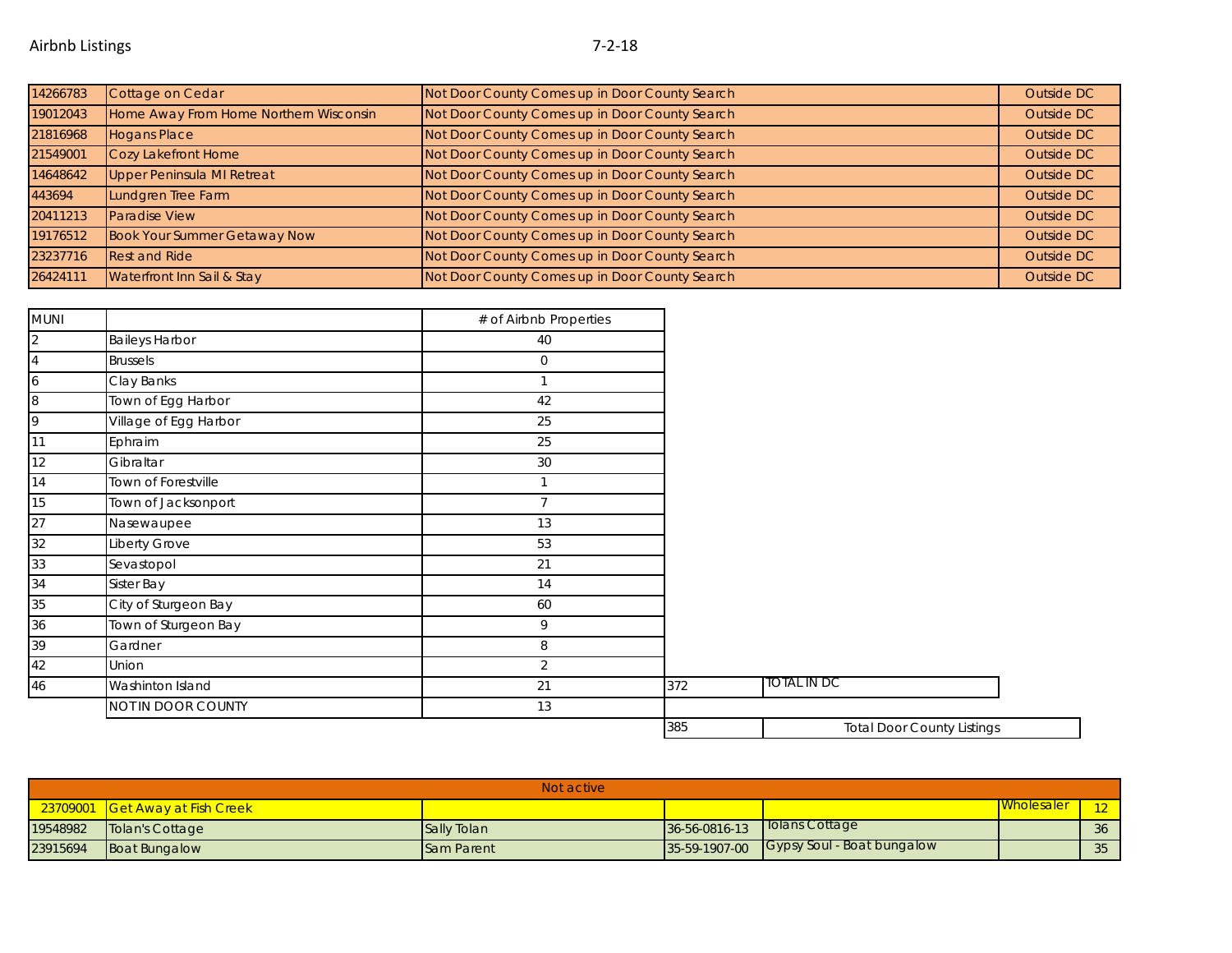| 18580024  | Dockside Condo with fabulous water view                                    | <b>Donald Erno</b>             | 32-53-1751-00 | Dockside at Gills Rock               |                            | 32              |
|-----------|----------------------------------------------------------------------------|--------------------------------|---------------|--------------------------------------|----------------------------|-----------------|
| 3904298   | Tree Tops Delight II                                                       | <b>Eileen and George True</b>  | 32-56-1331-00 | Tree Top Delight - True              | permitted<br>for two units | 32 <sup>2</sup> |
| 1300502   | <b>Treetops Delight in Northern Door</b>                                   | <b>Eileen and George True</b>  | 32-56-1331-00 | Tree Top Delight - True              | Permitted<br>for two units | 32              |
| 23988884  | <b>Dovetail Acres</b>                                                      | Linda Hedeen & Terry Wurster   | 32-55-0422-00 | <b>Dovetail Acres</b>                |                            | 32              |
| 23484321  | Jacksonport Wi Door Co on the Beach                                        | Kris Zeile                     | 15-56-1263-00 | <b>Shoreline Ventures</b>            |                            | 15              |
| 24963478  | Quintessential Door County Cabin on Lake Michiga John & Carolyn Brzezinski |                                | 15-56-0713-00 | Killasonna Lodge                     |                            | 15              |
| 19034615  | The Retreat on Fish Creek the Uppers                                       | <b>Fish Creek Cottages LLC</b> | 12-56-1690-06 | <b>Cottages on Fish Creek, The</b>   |                            | 12              |
| 2233731   | Cedar Glen                                                                 | John & Rachel Rothschild       | 11-55-0758-06 | <b>Cedar Glen</b>                    | <b>DCPM</b>                | 11              |
| 15152902  | Peninsula Park and Island View - 3 bedroom house                           | James Lindbloom                | 11-56-1558-00 | Peninsula Park and Island View       | permitted<br>for $2$       | 11              |
| 17170132  | Cape Cod Style 3 Bedroom                                                   | Alpine                         | 09-51-0318-00 | Alpine                               |                            | 9               |
| 19667912  | <b>Ski Shore Retreat</b>                                                   | Susan Kwaterski                | 08-56-0806-13 | <b>Ski Shore Retreat</b>             | Dreamland<br>Agent         | 8               |
| 19082486  | Gorgeous Waterview overlooking the bay of green Matthew A Pidgeon          |                                | 08-53-1754-00 | Landmark Resort - Pidgeon - Unit 205 |                            | 8               |
| 14101126  | Clay Banks Retreat a Quiet Home on Lake Michigar Dean Zajac                |                                | 06-56-1002-00 | Clay Banks Retreat                   |                            | 6               |
| 25379378  | Historic Baileys Harbor home on the wate                                   | Mary Spangler                  | 02-52-0393-00 | Cedar Beach Inn                      |                            | 2               |
| 19712891  | Burnt Hollow - Main House and Cottage Sleeps 12                            | <b>Eleanor Poole Trust</b>     | 02-56-1733-13 | <b>Burnt Hollow</b>                  | Dreamland<br>Agent         | $\overline{2}$  |
| 25354536  | Apartment c7                                                               | John L. Anderson               | 02-55-0111-00 | <b>Bean Town Campground</b>          | permitted<br>for $6$       | $\overline{a}$  |
| 7324007   | The Pink House                                                             | Sandra DeLegge                 | 09-56-1545-00 | The Pink House                       |                            | 9               |
| 197063455 | <b>Whispering Pines</b>                                                    | Beth Ann Meyer                 | 15-56-1793-00 | <b>Whispering Pines</b>              | permitted<br>for 2         | 15              |
| 19709930  | <b>Whispering Pines 2</b>                                                  | Beth Ann Meyer                 | 15-56-1793-00 | <b>Whispering Pines</b>              | permitted<br>for 2         | 15              |
| 17184189  | Cape Cod-Style 1 Bdrm Cottage in Egg Harbor, WI                            | Alpine                         | 09-51-0318-00 | Alpine                               |                            | 9               |
| 17746266  | True Door County - Four Bedroom/2 Bathroom Home Alpine                     |                                | 09-51-0318-00 | Alpine                               |                            | 9               |
| 17744343  | True Door County - 2 Bedroom/1 Bathroom Home                               | Alpine                         | 09-51-0318-00 | Alpine                               |                            | 9               |
| 17748572  | Door County - 2 Bedroom/1 Bathroom Home on W                               | Alpine                         | 09-51-0318-00 | Alpine                               |                            | 9               |
| 17745387  | True Door County - 3 Bedroom/2 Bathroom Home                               | Alpine                         | 09-51-0318-00 | Alpine                               |                            | 9               |
| 14180661  | <b>Sunrise Nook</b>                                                        | Robert Toerpe                  | 46-56-1884-00 | Sunrise Log Cabins                   | permitted<br>for 2         | 46              |
| 13597414  | Shoreline Resort-Condominiums 3rd Floor Waterview Rockton Shoreline, LLC   |                                | 32-51-0796-00 | Shoreline Resort & Condos            |                            | 32              |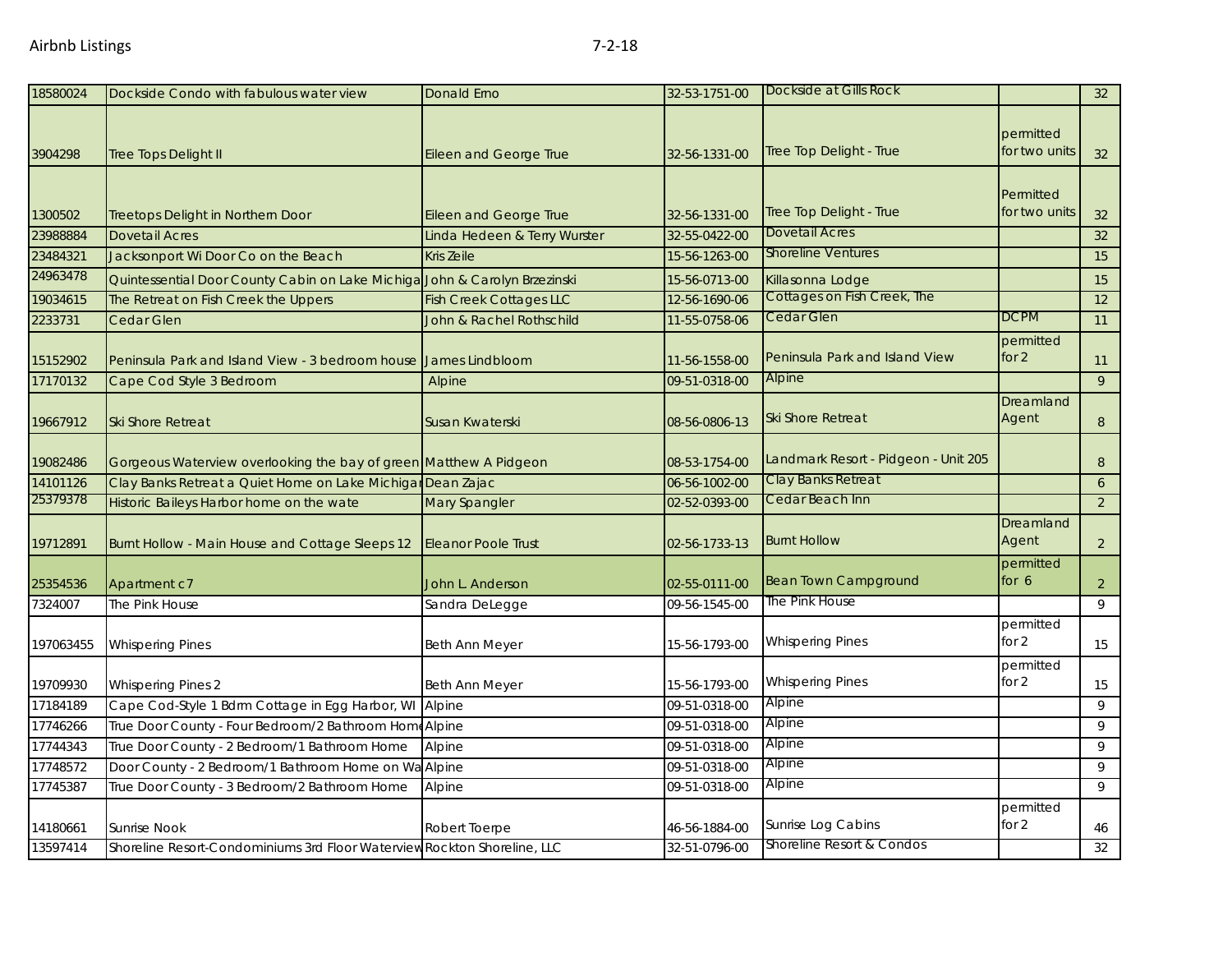| 14277383 | <b>Beautiful Door County Condo</b>                 | Rockton Shoreline, LLC                         | 32-51-0796-00                                  | Shoreline Resort & Condos                                        |                                      | 32                |  |
|----------|----------------------------------------------------|------------------------------------------------|------------------------------------------------|------------------------------------------------------------------|--------------------------------------|-------------------|--|
| 12034716 | Fleetwing Cottage on Garrett Bay                   | Mary Ann Rademacher                            | 32-55-0455-00                                  | Fleetwing                                                        |                                      | 32                |  |
| 23698547 | <b>Appleport Sunrise</b>                           | Jeff & Judy Hyland                             | 32-55-0524-06                                  | <b>Appleport Sunrise</b>                                         | <b>DCPM</b>                          | 32                |  |
| 19046342 | <b>Golf Course Camping</b>                         | Not Door County Comes up in Door County Search |                                                |                                                                  | Outside DC                           |                   |  |
| 8900070  | <b>Flom Retreat</b>                                |                                                | Not Door County Comes up in Door County Search |                                                                  |                                      |                   |  |
| 22610666 | Sandahls on the beach                              | Not Door County Comes up in Door County Search |                                                |                                                                  | <b>Outside DC</b>                    |                   |  |
| 10943813 | Camp Villa B&B                                     | Not Door County Comes up in Door County Search |                                                |                                                                  | <b>Outside DC</b>                    |                   |  |
| 23438643 | <b>Beautiful Little House</b>                      | <b>SCAM</b>                                    | <b>SCAM</b>                                    | Reported to Airbnb - stolen pictures<br>from a property in China |                                      | $\overline{4}$    |  |
| 22939300 | Elegant Farmhouse with Massage                     | <b>Russell Burie</b>                           | 33-56-1851-00                                  | Elegant Farmhouse                                                |                                      | 33                |  |
| 19551785 | <b>Bluff House</b>                                 | Cookery, Inc.                                  | 12-55-0122-00                                  | Cookerty Lodging                                                 | permitted<br>for $3$                 | $12 \overline{ }$ |  |
| 13664372 | Parkway Escape                                     | Dale & Carol Polzin                            | 39-56-0922-13                                  | Parkway Escape                                                   |                                      | 39                |  |
| 13111748 | Condo at Highland Greens                           | Sarah George                                   | 34-53-1039-00                                  | George's Getaway                                                 |                                      | 34                |  |
| 12588724 | Country Chalet of Fish Creek                       | Dennis & Marla Sunstron                        | 12-55-0830-00                                  | Country Chalet                                                   |                                      | 12                |  |
| 16723200 | Summer Place Large Cabin                           | Reinhold Schomann                              | 46-55-0643-00                                  | <b>Summer Place</b>                                              | Permitted<br>for 2                   | 46                |  |
| 16768580 | Summer Place Small Cabin                           | Reinhold Schomann                              | 46-55-0643-00                                  | <b>Summer Place</b>                                              | Permitted<br>for 2                   | 46                |  |
| 6541476  | Charming Waterfront Cottage                        | Alex Trueblood                                 | 46-56-1411-00                                  | Trueblood Cottage                                                |                                      | 46                |  |
| 13379159 | Sherwood Point Cabin adjacent to Lighthouse        | Ricky & Carrie Uhlig                           | 27-56-1321-00                                  | Sherwood Point Cabin                                             |                                      | $\overline{27}$   |  |
| 5580349  | Quiet Vacation Home                                | Debra L. Sheridan                              | 46-56-1526-00                                  | Island Legacy House                                              |                                      | 46                |  |
| 17346242 | The 930                                            | Rob Vogel                                      | 35-56-1730-00                                  | The 930                                                          |                                      | 35                |  |
| 18791774 | Sunny Bike Path Apartment                          | Jennifer Ann Schierl                           | 27-56-1787-00                                  | Sunny Bike Path Apartment                                        |                                      | 27                |  |
| 19950725 | Quinn's Crescent Beach                             | Tami & Brian Quinn                             | 33-56-1750-12                                  | Quinn's Crescent Beach                                           |                                      | 33                |  |
| 21230158 | <b>Writers Cottage</b>                             | Brenda Dietlein                                |                                                | removed 12/12/17 per owner                                       |                                      | 39 <sup>°</sup>   |  |
| 15062338 | 2 Bedroom for Retreat at Baileys Harbor Resort, WI | <b>Misty</b>                                   |                                                |                                                                  | Timeshare<br>with no<br>information  | 15                |  |
| 21578526 | <b>Door County Cottage</b>                         | <b>Nancy Brook</b>                             |                                                |                                                                  | listing<br>removed as<br>of 12/11/17 | 12 <sup>2</sup>   |  |
| 21287907 | Snug condo on the water in Sturgeon Bay            |                                                |                                                |                                                                  |                                      | 27                |  |
| 20961541 | 1960's Dream! Anderson Camper                      | Jeri Olm                                       |                                                |                                                                  |                                      | 39                |  |
| 21201942 | Meadow Ridge Resort--Aquatic Center, Arcade & I    |                                                |                                                | Timeshare wholesaler                                             |                                      | 9                 |  |
| 12653322 | Jacksonport Wi Door Co on the Beach                | Kris Zeile                                     | 15-56-1263-00                                  | <b>Shoreline Ventures</b>                                        |                                      | 15                |  |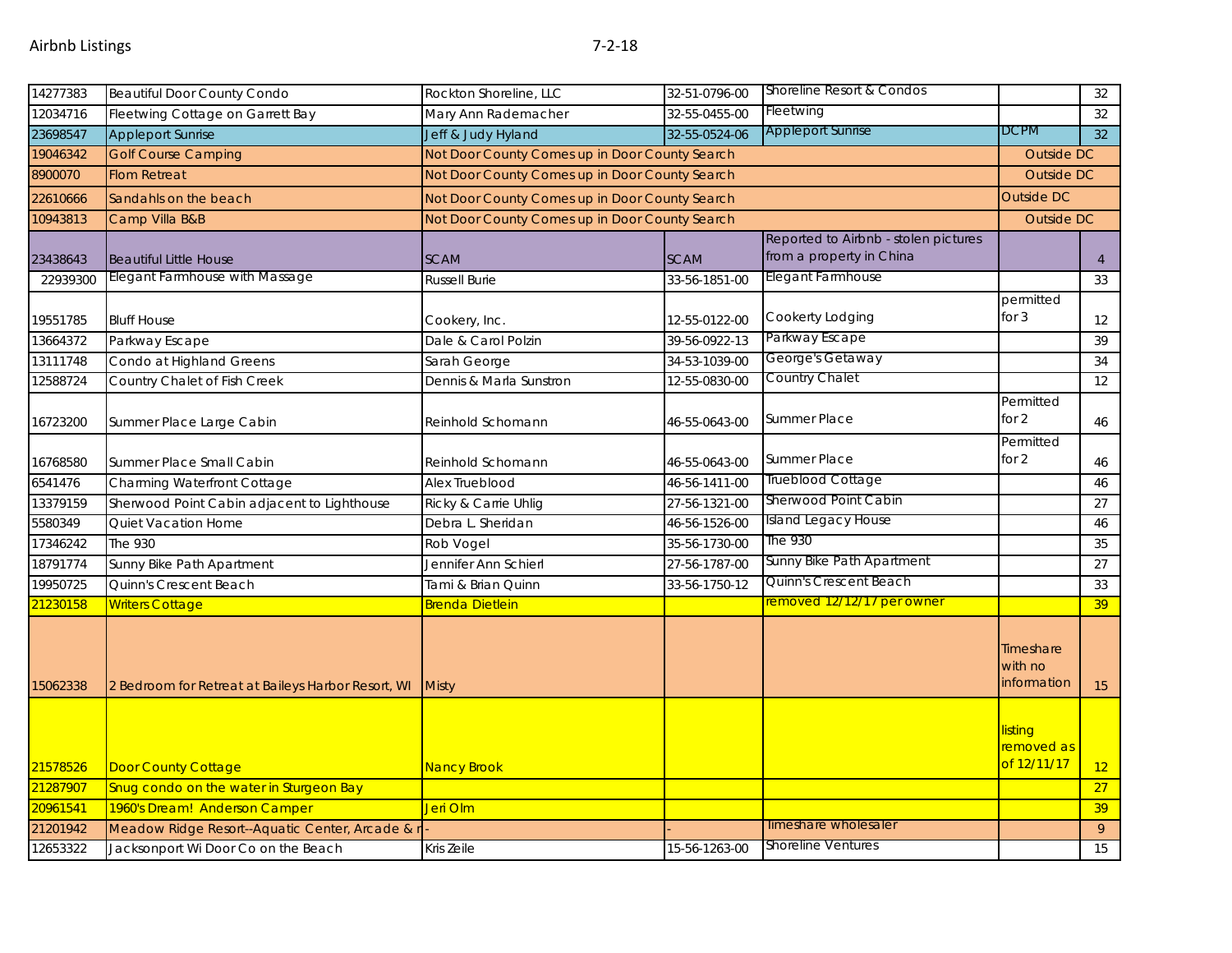|          |                                            |                                 |               |                                 | Dreamland     |                |
|----------|--------------------------------------------|---------------------------------|---------------|---------------------------------|---------------|----------------|
| 19668255 | Hope's Fishing Haven                       | Hope & Thomas Werking           | 39-56-1421-13 | <b>Hope's Fishing Haven</b>     | Agent         | 39             |
| 13922784 | Graybird Manor                             | Chris Demarinis                 | 34-56-1672-00 | <b>Graybird Manor</b>           |               | 34             |
|          |                                            |                                 |               |                                 | permitted     |                |
| 19532421 | New Home, Great Location                   | Carolee Lasecki                 | 12-56-1450-00 | Treeport                        | for $3$       | 12             |
| 20190513 | Kangaroo Lake Retreat                      | William and Heather Andersen    | 02-56-1543-06 | Kanagroo Lake Retreat           |               | $\overline{2}$ |
| 20848190 | Lady Loon Lakefront Lodge                  | Kathleen Kay                    |               |                                 |               | 32             |
| 474747   | Vacation Condo in Door County WI           | Frederick R. Carson             | 08-53-0945-00 | Landmark - Unit 3334 - Carson   |               | 8              |
| 1017049  | Door County Getaway - Sleeps 6             | James Hedman                    | 32-53-1306-00 | Northbluff Retreat              |               | 32             |
| 18150677 | In the heart of Sturgeon Bay.              | David Hayes                     | 35-54-1427-00 | Reynolds House B&B              |               | 35             |
|          |                                            |                                 |               | Landmark Resort - Door County   | permitted     |                |
| 19735199 | Landmark Resort - Cozy 1 bedroom wood-view | <b>Brian Wiegland</b>           | 08-53-1688-00 | Getaways-Wiegand                | for 4 units   | 8              |
| 17281207 | Accessible 1 Bed 1 Bath Condo              | Daniel and Linda Scott          | 08-53-1685-00 | Landmark Resort - #4105 - Scott |               | 8              |
|          |                                            | John and Maria Chomeau - Maple  |               |                                 |               |                |
| 17027981 | Maple Grove Cottage                        | Grove Cottage LLC               | 12-56-1330-00 | Maple Grove Cottage LLC         |               | 12             |
| 2613362  | The Cotter Cottage                         | <b>Brandon Cotter</b>           | 34-56-1371-00 | The Cotter Cottage              |               | 34             |
| 7530840  | Inn at Cedar Crossing                      | Stephen Hellmann                | 35-54-0827-00 | Inn at Cedar Crossing           |               | 35             |
| 16690036 | Harbor Light Inn                           | Harbor Oasis LLC, Sheenah Arenz | 32-52-1527-00 | Harbor Light Inn                |               | 32             |
| 12173811 | The Chalet on Garret Bay                   | Mary Ann Rademacher             | 32-56-1606-00 | Chalet, The                     |               | 32             |
| 8282578  | The Cottage on Cottage Rd                  | Mark and Kari Speltz            | 32-56-1560-00 | The Cottage on Cottage Road     |               | 32             |
|          |                                            |                                 |               |                                 |               |                |
| 230311   | Awesome Log Home Door Co, WI               | Cheryl M Robertson              | 27-56-1211-00 | Maple Haven Bed and Breakfast   |               | 27             |
| 4861518  | <b>Beautiful Beach House</b>               | Mary & Ray Spangler             | 02-52-0393-00 | Cedar Beach Inn                 |               | $\overline{2}$ |
| 6006127  | Highview Lodge, 40 Private Acres           | Matthew T Reese                 | 46-56-1279-00 | Highview Lodge                  |               | 46             |
|          |                                            |                                 |               |                                 | permitted     |                |
| 11165648 | Luxury Rooms in heart of Ephraim           | Diane Taillon                   | 11-52-1583-00 | Hillside Inn Ephraim            | for 7         | 11             |
|          |                                            |                                 |               |                                 | permitted     |                |
| 11819966 | Door County Log Cabin in Ephraim           | Diane Taillon                   | 11-56-0963-00 | Log Cabin Place                 | for 3         | 11             |
|          |                                            |                                 |               |                                 | permitted     |                |
| 11819036 | Door County Log Cabin in Ephraim!          | Diane Taillon                   | 11-56-0963-00 | Log Cabin Place                 | for $3$       | 11             |
| 6738821  | <b>Country Home</b>                        | John Heikkila                   | 14-56-1539-00 | Heikkila - Country House        |               | 14             |
|          |                                            |                                 |               |                                 | permitted     |                |
|          |                                            |                                 |               |                                 | for three     |                |
| 5394977  | Three Sisters Farm Meadow House            | Tim and Kathleen Kay            | 32-56-1523-00 | Summer Sleeping House - Kay     | units         | 32             |
|          |                                            |                                 |               |                                 | signed        |                |
|          |                                            |                                 |               |                                 | certification |                |
|          |                                            |                                 |               |                                 | of non-       |                |
| 12009002 | <b>Motor Sailor for Rent</b>               | <b>Brian Coffou</b>             | n/a           | m/a                             | rental        | 35             |